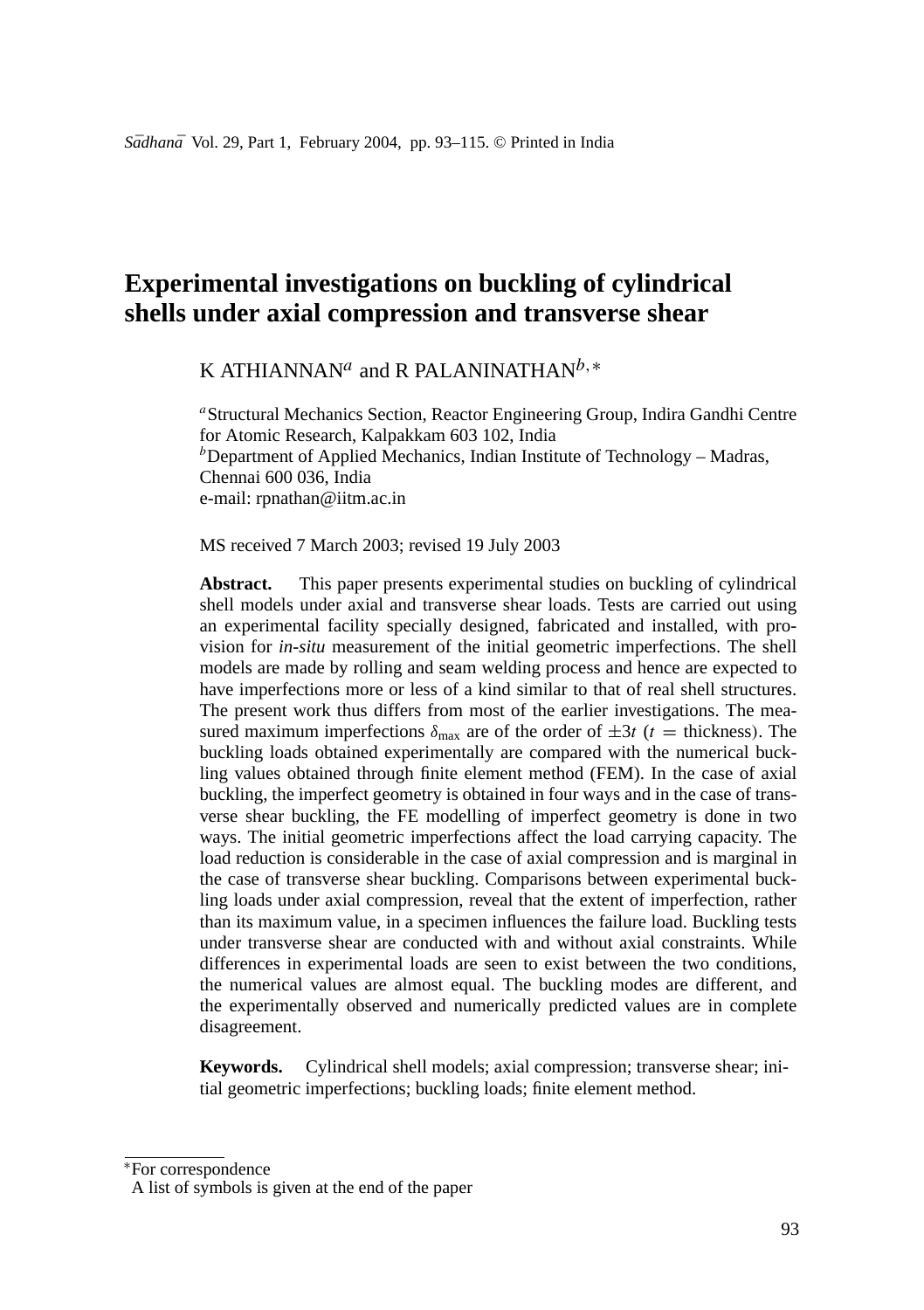#### **1. Introduction**

For thin-walled structures under net compressive stress, the stability criterion controls the design, as the structure fails due to loss of stability at stress level much lower than the yield stress. If the shell is loaded in such a way that most of its strain energy is in the form of membrane compression and if there is a way that this stored-up membrane energy can be converted into bending energy, the shell fails dramatically in a process called buckling, as it exchanges its membrane energy for bending energy. Very large deflections are generally required to convert a given amount of membrane energy into bending energy. In other words, the structure goes from one equilibrium position (prebuckling state) to another (buckled state); i.e., it has multiple equilibrium configurations. The classical buckling equations available in standard texts are derived based on the above concept. The above idealised conditions are not seen to exist in real structures and hence the values obtained from the classical equations are very high and hence are unrealistic. This situation has prompted the structural analysts to study extensively the buckling problems experimentally.

In pool-type liquid metal fast breeder reactor (LMFBR) design, the main vessel, an unstiffened thin circular cylindrical shell with torispherical bottom, is one of the important components and the design of such structures is controlled by the seismic loading during which the vessel is subjected to horizontal shear and bending. The radius-to-thickness ratio of this vessel is very large,  $250 < R/t < 400$  and is prone to fail by buckling. The buckling strength of cylindrical shells due to bending is obtained experimentally by treating it as equivalent to that under axial compression. Since the main vessel is classified as a class 1 component, according to the ASME Boiler and Pressure Vessel Code, the structural integrity has to be checked experimentally to validate the design. Keeping this in mind, a test programme has been formulated at the Indira Gandhi Centre for Atomic Research (IGCAR), Kalpakkam to carry out experimental studies on scale models of circular cylindrical shells under axial compression and transverse shear loads.

# **2. Brief literature survey**

#### 2.1 *Axial compression*

Studies on shell buckling were started about 150 years ago by Fairban in England and the motivation was the design of tubular bridges, a civil engineering application. Developments in boiler design for mechanical and marine applications kindled further interest on shell buckling studies. Subsequently, advances in aerospace and nuclear fields increased the awareness and the need for experimental studies on unstiffened and stiffened shells. Considerable amount of literature exists on buckling studies carried out by the earlier researchers. Here only a few are cited for want of space. Historical developments in this field may be obtained from three recent review papers (Bushnell 1981; Teng 1996; Singer 1997). Failure of thin-walled cylinders under uniform axial compression seems to have been investigated first by Lily (1905–1907) as reported by Lundquist (1933). It appears that until Robertson carried out the experiments on shell buckling during the late 1920s, there were no test results available to compare with the theory. Babcock & Sechler (1962), Tennyson (1964), Weingarten *et al* (1965), Waeckel *et al* (1984) and Schneider *et al* (1996) are a few of those who have carried out buckling experiments on cylindrical shells in the elastic region. Tests have been conducted on scale models made by processes such as spin casting, electroforming etc. The geometric details are radius ranging from 66 to 380 mm, height ranging from 70 to 570 mm and thickness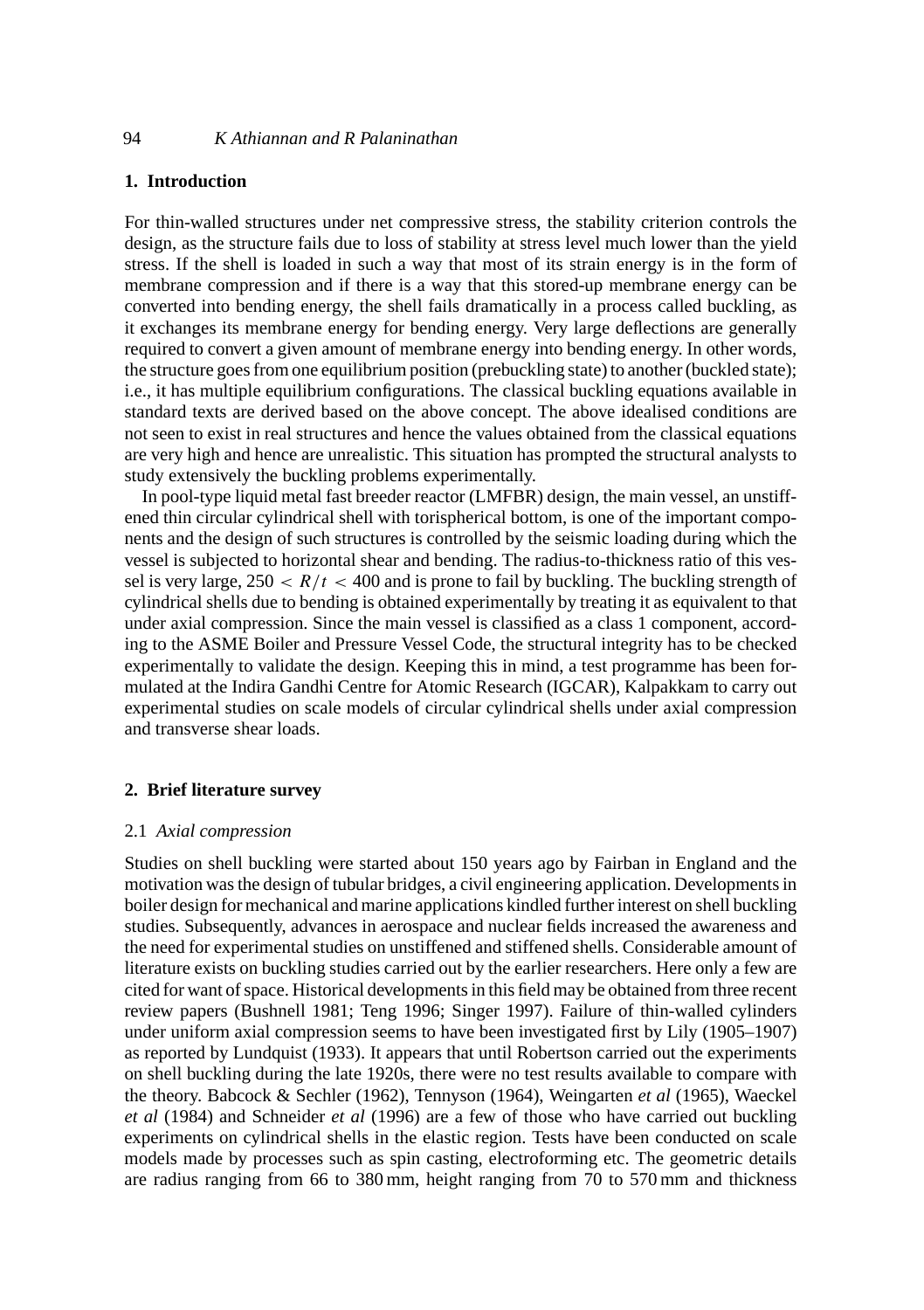varying from 0·1 to 2 mm. Initial geometric imperfections of specified magnitude and shape were introduced intentionally in to the models. The magnitude of imperfections ranged from 0·5–7·8 t. Experimental buckling loads obtained ranged from 0·85 to 0·5 times the classical values.

Gerard (1956), Lee (1962), Sobel & Newman (1980) conducted axial buckling experiments in the inelastic region. Geometric details of the specimens used by them were: thickness ranging from 0·3 to 5·1 mm, height varying from 6 to 509 mm and radius ranging from 33 to 51 mm. Seamless tubes of  $R/t < 50$  were used by Gerard (1956). Imperfections were not measured. Lee (1962) used aluminium alloy tubes for his experiments. Imperfections were measured and the minimum value was  $0.06 t$  in the case of thicker shell and  $2.4 t$  for thinner shells. Sobel & Newman (1980) carried out experiments using stainless steel 304 tubes. Imperfections were not measured. They compared the experimental buckling loads with the empirical formulae developed by the other researchers.

The observations of the earlier studies may be summerised as follows: In the elastic region, (i) a wide scatter exists between the experimental buckling loads of models of the same nominal dimensions, (ii) considerable discrepancy between the experimental and classical values is common, (iii) discrepancy increases with increasing radius-to-thickness ratios. The reasons attributed are: (i) presence of initial geometric imperfections, (ii) presence of material nonlinearity, (iii) eccentricity in loading and (iv) influence of boundary conditions. In the inelastic region, the initial geometric imperfections do not have much influence on the buckling load.

On the analytical side, it has been established that the presence of initial geometric imperfection changes the character of buckling analysis from a classical eigenvalue to a nonlinear problem. The analyst has to follow the load-deflection path and predict failure either at the limit point or at the bifurcation point. In the numerical modelling of imperfect geometries, the method of eigen mode injection has been adopted by many authors. This is a two-stage process in which first, the critical eigen mode is obtained and, second, this eigen mode is perturbed/renormalised using the magnitude of assumed initial geometric imperfection or experimentally observed value. Very few studies have been reported on modelling the structure using real imperfection (Schneider *et al* 1996).

# 2.2 *Shear buckling*

Lundquist (1935) was the first to investigate the buckling of circular cylindrical shells under transverse shear. Galletly & Blachut (1985) carried out shear buckling tests on steel specimen using a special setup (the Liverpool test setup). They compared the experimental values with the analytical values obtained using an interaction formula. The tests were repeated on the buckled specimen by applying the load in the reverse direction and the buckling occurred at about 90% of the first test. This helped to prove that the cylindrical shells under transverse shear are sensitive but not significantly to the initial imperfections and also that they have good amount of strength retention even after buckling. The number of investigations on shear buckling of cylindrical shells is small in comparison to that of the axial buckling studies. Some of these in the last 15 years are by Kokubu *et al*(1987), Kawamoto *et al*(1993), Murakami *et al* (1993), Matsuura *et al* (1995) and Saito *et al* (2001). Developments in nuclear technology, particularly, the pool-type reactors, have stimulated these studies. The objective seems to be the evaluation of the procedure for predicting buckling loads using FEM and empirical formulae by verification against the experimentally obtained buckling loads. Tests have been conducted on scale models with a range of geometrical parameters: radii 70–500 mm, height 100–1000 mm, thickness  $0.1-6.0$  mm and  $R/t$  80–1250. The transverse shear load is applied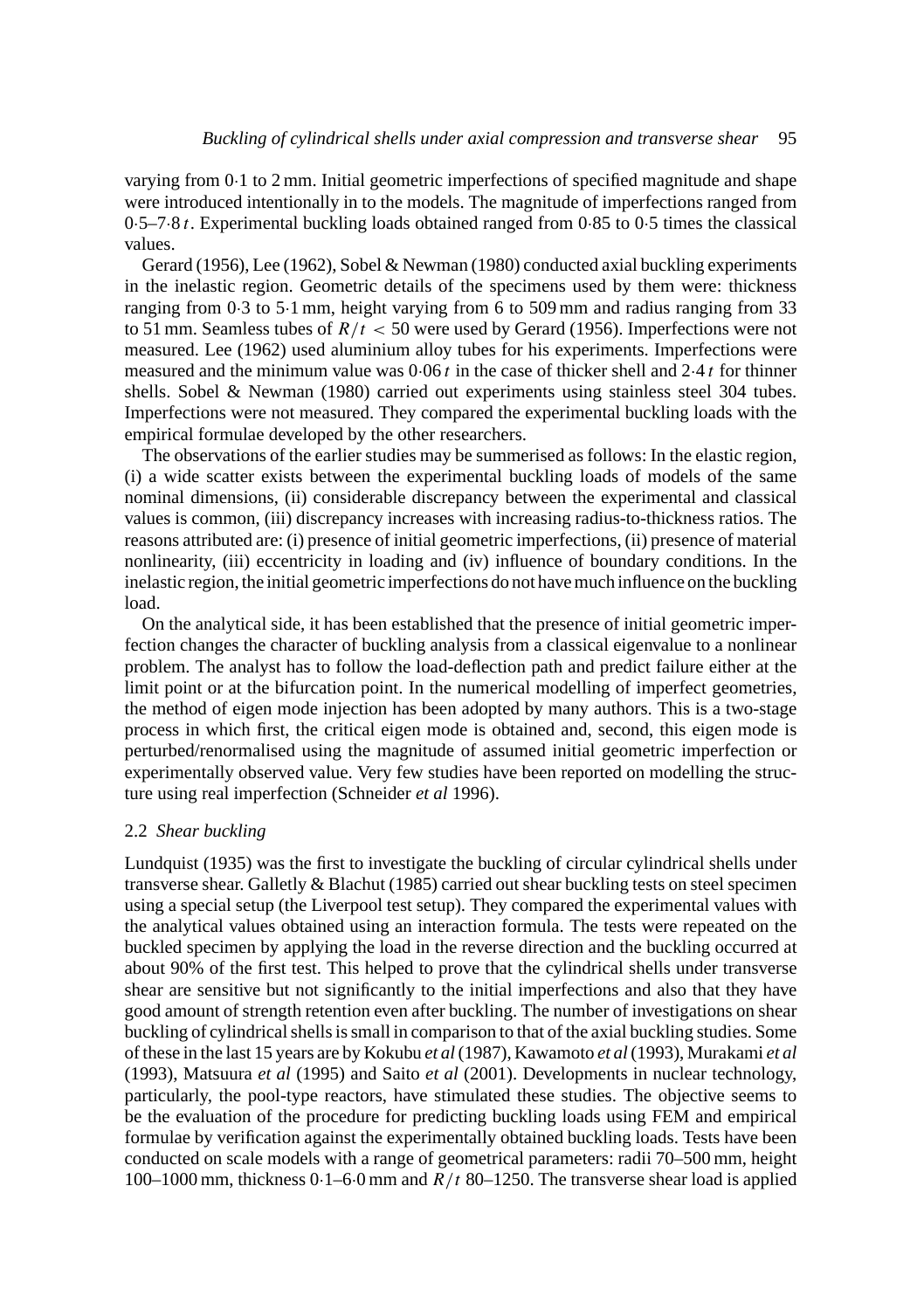as a concentrated load either at the top edge of the specimen or at a higher level in order to induce either shear or bending buckling or combined failure. Tests are conducted both at room and elevated (350–500 $^{\circ}$ C) temperatures. In general, it has been established that imperfections have an influence on buckling load, which is however not as significant as in the case of buckling under axial compression.

# 2.3 *Measurement of initial geometric imperfection*

During the early days of experiments on buckling of shells, the initial geometric imperfections were not measured and quantified, probably due to ignorance of its influence in reducing the buckling load. Systematic imperfection measurements were started in the early fifties at the US Navy David Taylor Modal Basin. In the late sixties and early seventies, complete and automated imperfection survey facilities were developed. The surveys were carried out initially on laboratory-scale models and then followed by measurements on large-scale and prototype structures. Automated systems for this purpose were developed almost simultaneously at the California Institute of Technology (CALTECH) and Stanford University in 1968. The CALTECH system uses a non-contact type transducer and is referred to as GALCIT (for Graduate Aeronautical Laboratory, California Institute of Technology) in the literature. Subsequently, similar to GALCIT, a system was established at Technion, Haifa, Israel by Singer (1979). Imperfection measurements were carried out in Imperial College, London (Dowling *et al* 1982) on a series of small and large stringer stiffened shells. Miller & Grove (1986) carried out imperfection measurements on two large torispherical head models using a specially designed frame. The geometric details of the shell models were – cylinder diameter 4877 mm, knuckle radius 829 mm and sphere radius 4389 mm. Xiaoli *et al* (1996) carried out initial geometric imperfection measurements on silos (large size structures, dia 24 m and height 23 m). This appears to be the largest structure on which systematic imperfection scanning has been carried out to-date. Singer & Abramovich (1995) in their survey on development of imperfection measurement techniques stressed the importance of initial geometric imperfection and the use of the data in the design of structures for applications in the following words: If we do not know the imperfections and the boundary conditions, we cannot improve our predictions of the buckling loads, no matter how sophisticated our codes are and how large and how fast our computers become. They strongly advocate having an imperfection data bank in which the measured imperfections of all investigations are stored and used for design purposes.

## **3. Present experimental studies**

## 3.1 *Cylindrical shell models*

Totally 24 shell models are made and grouped into three, based on their thicknesses. The three thicknesses chosen are 0·8, 1·0 and 1·25 mm and designated as groups I, II and III respectively. Out of 8 models in each group, 4 are earmarked for axial buckling and the remaining 4 for transverse shear buckling tests. Groups I and II are fabricated using stainless steel grade, SS-316 and SS-304 is used for group III. Geometrical details of all the shell models are given in table 1. The shell models used for axial buckling tests are numbered as AX-0i and those used for shear buckling tests are SH-0i, where  $i$  ranges from 1 to 12. These are fabricated by rolling and TIG welding in the longitudinal direction. Stress relieving is not done, as the residual stresses arising from TIG welding are expected to be small (Teng 1996). Thick flanges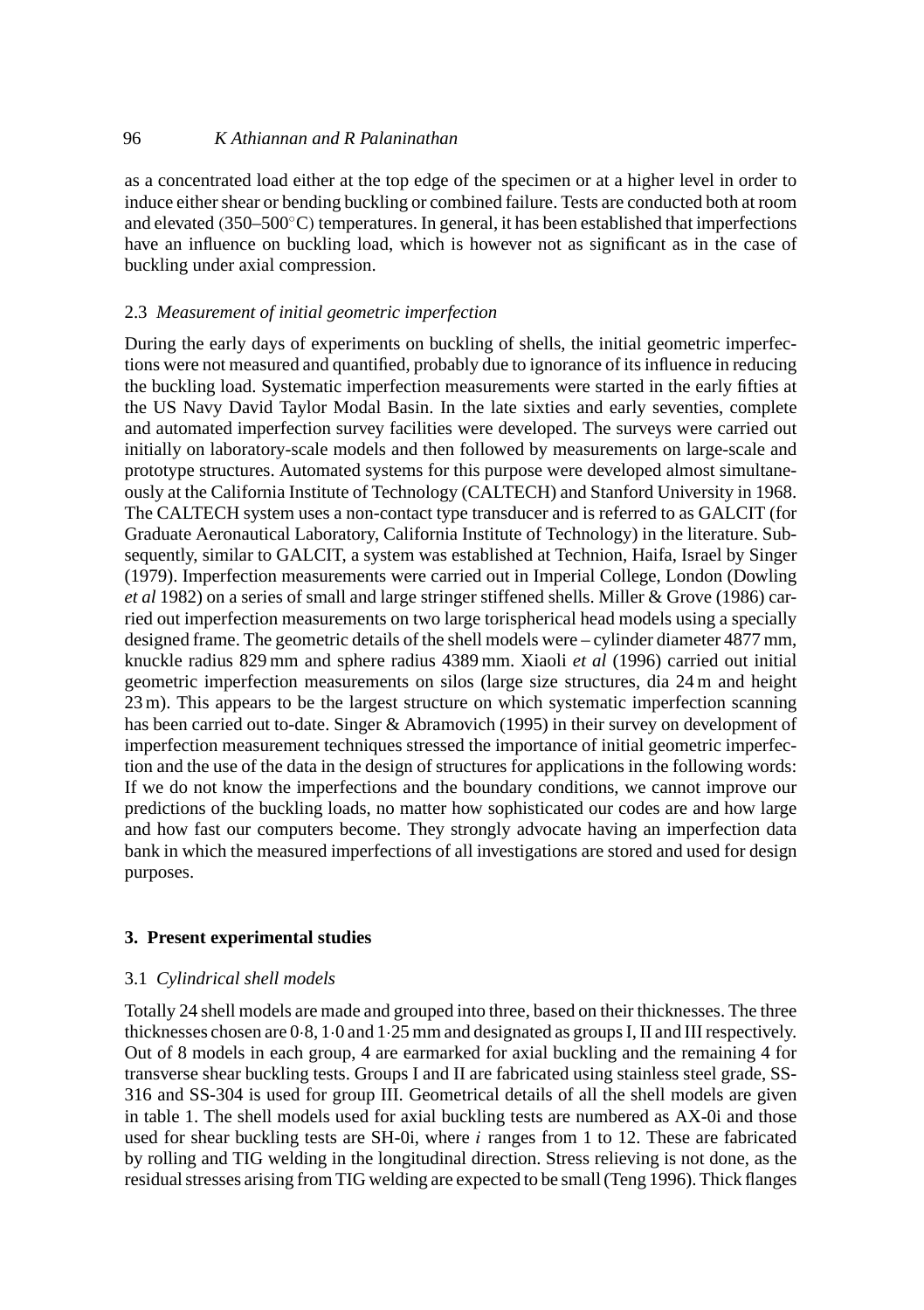|              |         | Model no.    |                  |                  |           |     |     |             |
|--------------|---------|--------------|------------------|------------------|-----------|-----|-----|-------------|
| Group        | Axial   | Shear        | $\boldsymbol{t}$ | $\boldsymbol{R}$ | R/t       | H   | L   | H/R         |
|              | $AX-01$ | $SH-01$      | 0.80             | 350              | 437.5     | 340 | 450 | $\approx 1$ |
| $\mathbf{I}$ | $AX-02$ | SH-02        | 0.80             | 350              | 437.5     | 340 | 450 | $\approx 1$ |
|              | $AX-03$ | $SH-03$      | 0.80             | 350              | 437.5     | 340 | 450 | $\approx 1$ |
|              | $AX-04$ | $SH-04$      | 0.80             | 350              | 437.5     | 340 | 450 | $\approx 1$ |
| $\mathbf{I}$ | $AX-05$ | $SH-05$      | $1 - 00$         | 350              | 350.0     | 340 | 450 | $\approx 1$ |
|              | $AX-06$ | $SH-06$      | $1-00$           | 350              | 350.0     | 340 | 450 | $\approx 1$ |
|              | $AX-07$ | $SH-07$      | $1 - 00$         | 350              | 350.0     | 340 | 450 | $\approx 1$ |
|              | $AX-08$ | $SH-08$      | $1-00$           | 350              | 350.0     | 340 | 450 | $\approx 1$ |
|              | $AX-09$ | <b>SH-09</b> | 1.25             | 350              | $280 - 0$ | 340 | 450 | $\approx 1$ |
| Ш            | $AX-10$ | $SH-10$      | 1.25             | 350              | $280 - 0$ | 340 | 450 | $\approx 1$ |
|              | $AX-11$ | $SH-11$      | 1.25             | 350              | 280.0     | 340 | 450 | $\approx$ 1 |
|              | $AX-12$ | SH-12        | 1.25             | 350              | $280 - 0$ | 340 | 450 | $\approx 1$ |

**Table 1.** Geometric details of models (dimensions in mm).

machined to an accuracy of 0·01 mm are fitted on both ends of the models. This ensures the circularity of the shell models. The verticality of the wall and the parallelism of the flanges are checked on the surface plate. The maximum deviation observed in the axial direction is 0·9 mm. The material properties are determined from tensile tests on coupons cut from the respective parent material.

#### 3.2 *Imperfection measuring system*

The experimental test facility designed, fabricated and installed for the purpose of the present work is shown in figure 1. The capacity of the test rig is  $100 t$  for axial and  $15 t$  for transverse shear buckling tests. The imperfection measuring system, an integral part of this facility, is of '*in-situ* measurement type'. The test specimen and the system are coaxially located. Contact type transducers or linear voltage differential transformers (LVDTs) are employed to measure the imperfections. The LVDTs are mounted on special arrangements. In the case of axial buckling tests, they are located on the outside of the shell models, whereas in the case of transverse shear buckling tests, the measuring system is located inside, as demanded by the loading arrangement. Figure 2 shows the LVDT arrangement for the former and figure 3 shows the arrangement for the latter.

With reference to figure 2, the imperfection measuring system consists of machined annular plate (4), coaxially bolted with the bottom flange of the shell model with overhang. On the overhang portion of the annular plate, 8 spherical balls are kept on the grooves, equidistant in the circumferential direction on a PCD. A ring (5) is placed around the bottom flange of the shell model with sliding tolerance and rests on the 8 balls. This enables free rotation of the ring (5) about the test specimen axis. Four LVDT holders (6) of different heights are fixed on the ring at four angular positions (40 $\degree$ , 90 $\degree$ , 180 $\degree$  and 270 $\degree$ ). On these holders, the LVDTs are mounted normal to the shell surface. The LVDT on the holder at  $40°$  location moves up to a distance of 95 mm from the bottom. Similarly, the other three holders cover the remaining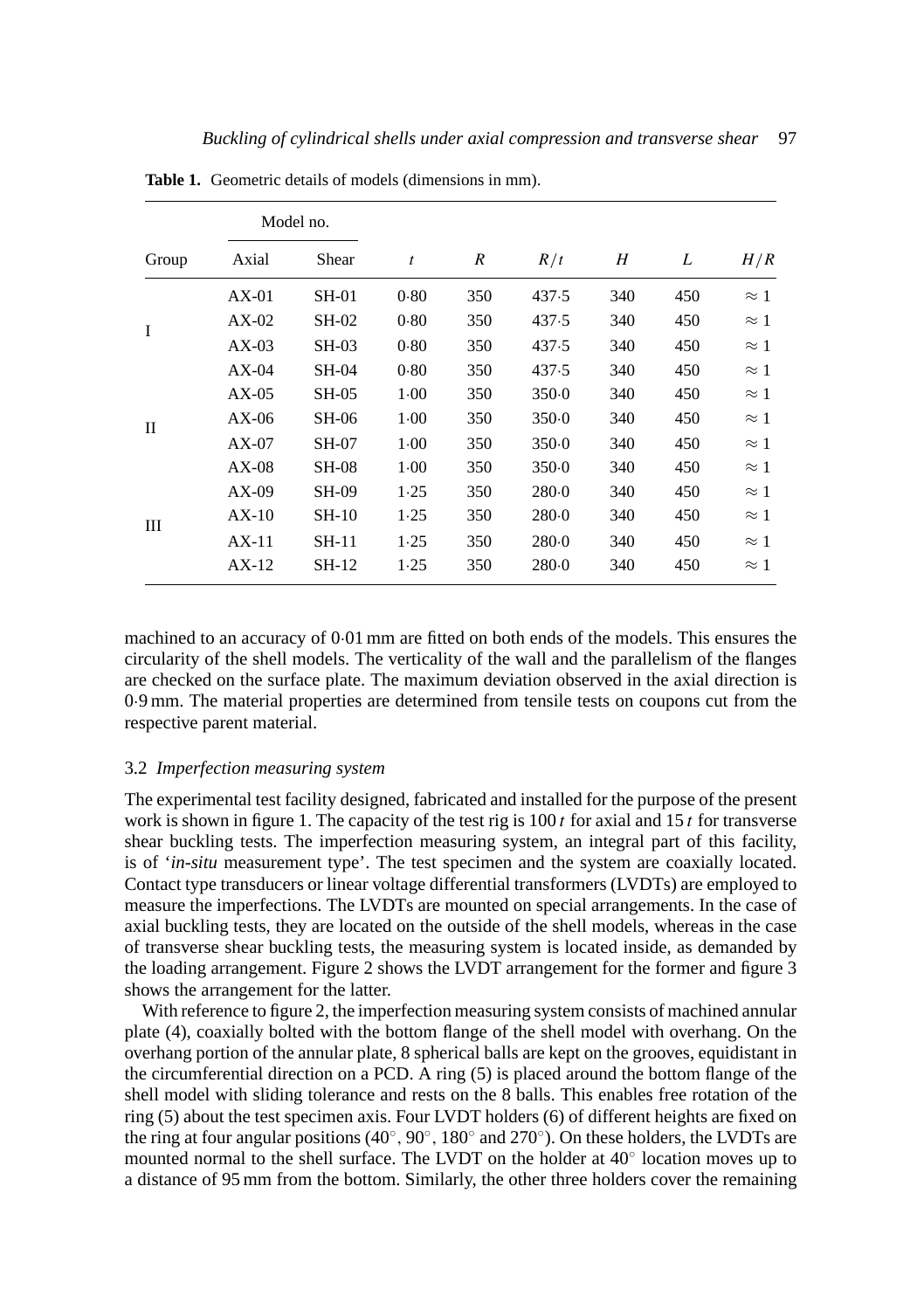

**Figure 1.** Photograph of the shell buckling test facility.



- 1. Hydraulic jack
- 2. Loadcell
- 3. Test Bed
- 4. Annular support plate
- 5. Rotatable ring
- 6. LVDT holder
- 7. Dial indicator
- 8. Loading frame
- 9. Shell Assembly
- 10. Indexing Mechanism
- 11. Power pack
- 12. Data logger
- $(system 5000)$
- Micro measurements

**Figure 2.** Sketch of the shell assembly for axial buckling.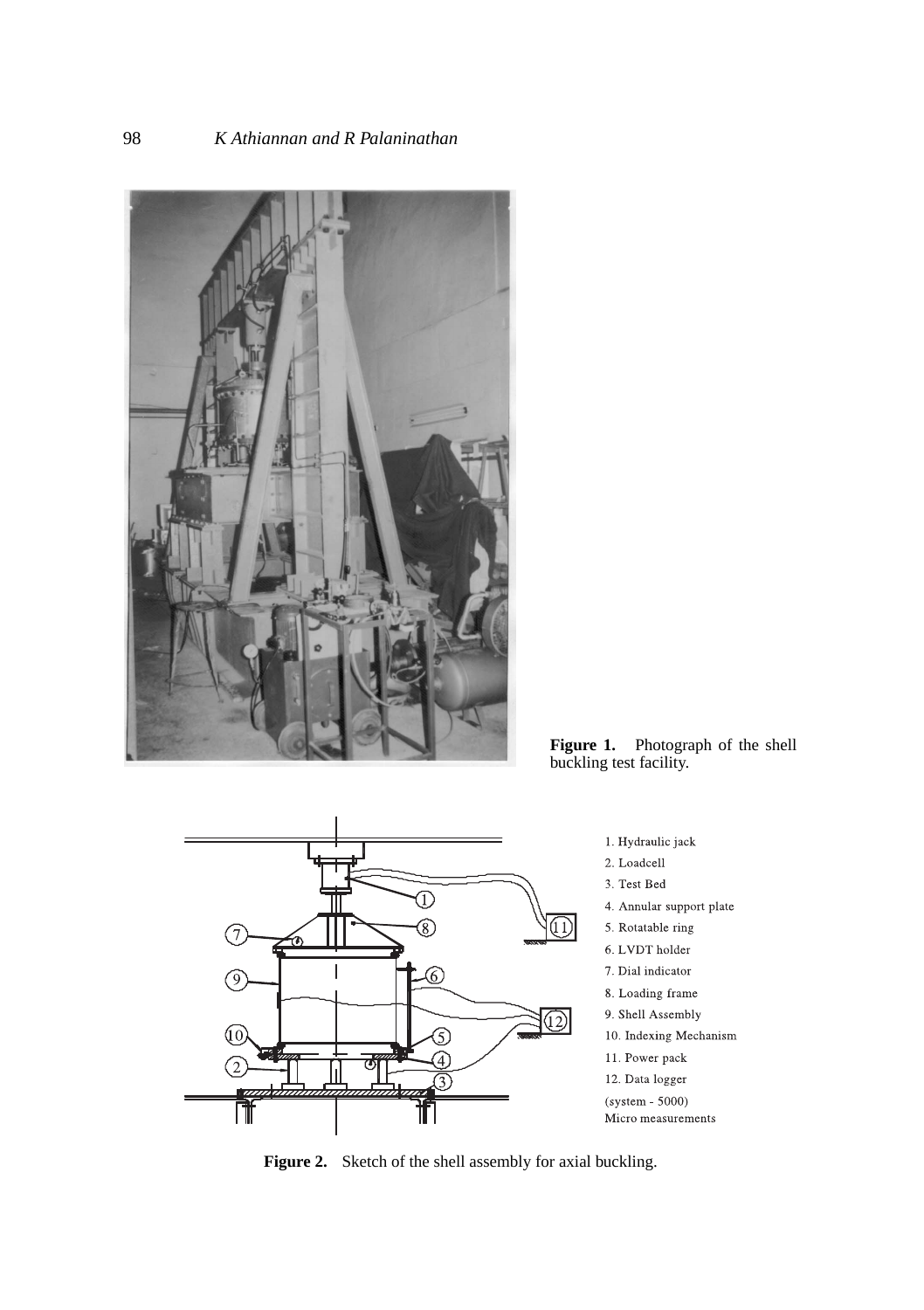

**Figure 3.** Sketch of transverse shear buckling.

three quarters of the specimen height. A spring loaded indexing mechanism (10) is fixed at  $0°$  location on the ring (5). The annular plate (4) has been graduated on the periphery at  $5°$ spacing. This enables imperfection measurements at intervals of 5<sup>°</sup> or its multiples.

With reference to figure 3, the imperfection measuring system is kept inside the test specimen. The system consists of two coaxial tubes mounted one inside the other with sliding fit. The outer tube (O.D. 100 mm and 12 mm wall thickness) has 4 slots of 150 mm length,  $90^\circ$ apart at different heights. This is press-fitted with an axial thrust bearing, which is housed in the platform (6). The inner tube is bottom-open and top-closed. Four tapped holes, 90◦ apart are provided on the inner tube at suitable heights, matching with the slots on the outer cylinder. A rod with 4 holes at 20 mm spacing is screwed onto the top of the inner tube. The top end of the outer tube is closed with the guide block. LVDT holders are screwed onto the tapped holes on the inner tube. The inner tube is locked with the outer tube using a pin inserted into the holes of the rod. The lead wires of the LVDTs are taken through the inner tube and then through the central hole in the platform to the instrumentation. With this arrangement, the inner tube can only move axially within the outer tube in steps of 20 mm and the assembly of both the tubes can rotate through 360◦. When the tubes are locked using the top hole in the rod, the LVDT positions correspond to the heights of 20, 100, 180 and 260 mm respectively from bottom. The indexing arm is clamped on the guide block. The indexing pin moves on the circular ring. After one sweep, the rod is raised by 20 mm and locked for the next sweep at four new levels.

#### 3.3 *Axial buckling tests*

The details of the test setup are shown in figure 2. Maximum capacity of the test rig is  $100t$ . A double acting hydraulic jack (1) is fixed at the middle of the cross-beam. A power pack (11) with air intensifier system is used to operate the hydraulic jack. The advantages of using air intensifier system are: (a) it helps in smooth application of load, (b) maintain load constant at specified level, (c) quick response during buckling. Three load cells (2) are kept 120◦ apart on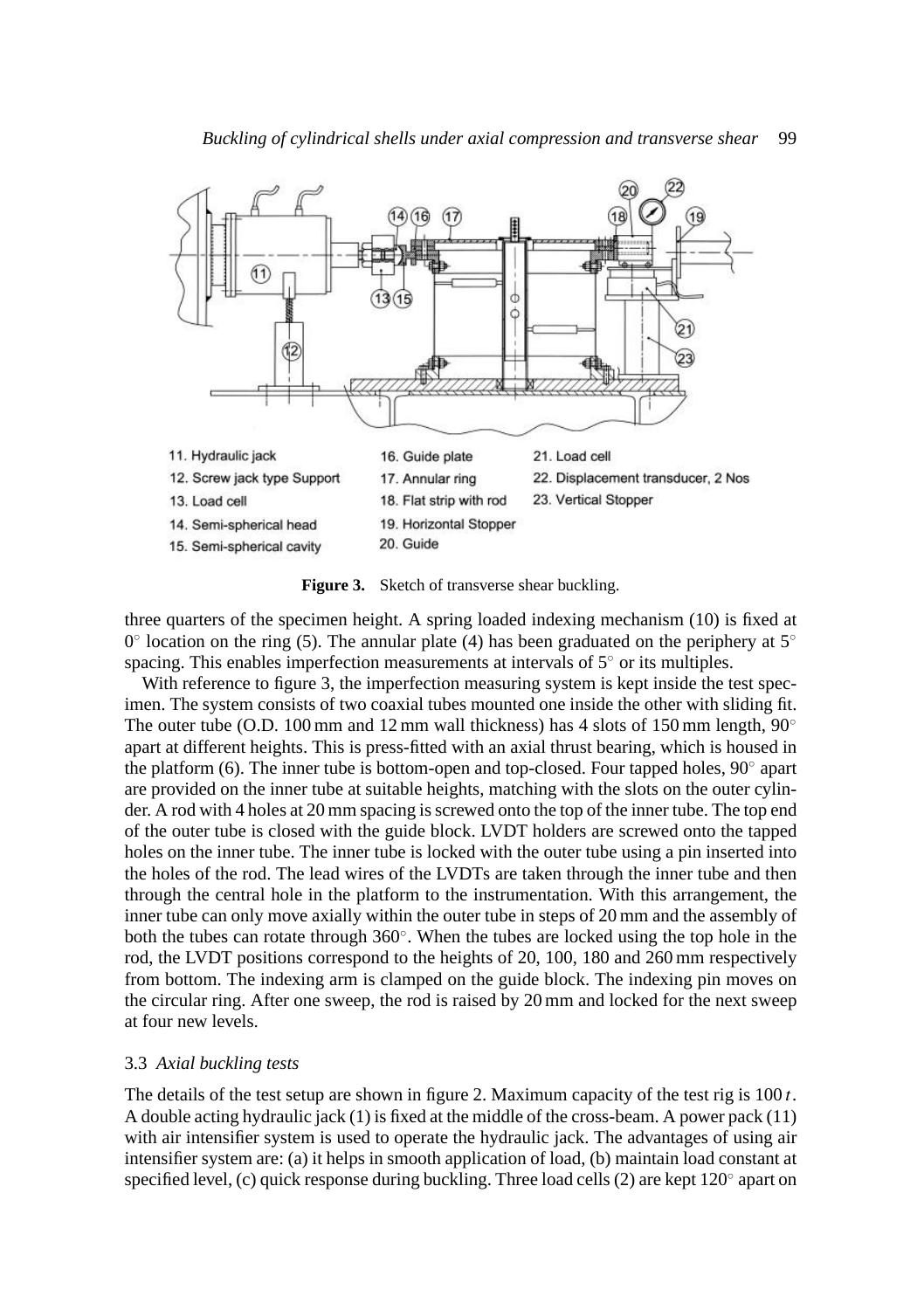the bed (3). A conical loading frame (8) with flanges on both ends machined to an accuracy of 0·01 mm and checked for parallelism is placed on the top flange of the specimen and bolted. A guide plate is placed on the top of the conical frame with sliding fit. When the hydraulic jack is actuated, the ram moves through the central hole on the guide and rests on the top of the conical frame, to ensure the alignment of the loading system. Three pairs of dial gauges placed 120◦ apart are used to measure the end shortening. In a pair, one gauge is kept on top and the other is at the bottom exactly below. Four pairs of strain gauges are pasted at mid height of the specimen, 90° apart. In a pair, one is pasted on the inner and the other on the outer surface at the same location. Load cells, LVDTs and strain gauges are connected to the data acquisition system, M/s. Measurement Group, USA.

After mounting the specimen on the test bed as described above, firstly, initial geometric survey is carried out. LVDT readings are taken at 5<sup>°</sup> intervals, at four levels 95, 170, 245 and 320 mm from the bottom. After each sweep of  $360^\circ$ , the LVDTs are lowered by 15 mm and the imperfection scan is continued. The shifting is done 4 times. In other words, LVDT readings are taken at 20 equidistant levels along the length of the specimen, which works out to 1440 locations of imperfection measurements. Subsequent to the imperfection survey, the axial load is applied in steps. The number of load steps varied from specimen to specimen with a minimum of 9 and maximum of 13. At all load steps, load cell, strain gauge and dial gauge readings are recorded. At selected load steps, LVDT scans are taken to measure the prebuckling deformation of the specimen. LVDTs are removed at about 70% of the anticipated failure load. Subsequently, finer load increments are applied till the specimen fails.

## 3.4 *Transverse shear buckling tests*

With reference to figure 3, the test specimen is mounted vertical and the load is applied horizontally on the top ring (as a concentrated load in the radial direction, pointed towards the specimen centre). The hydraulic jack  $(11)$ , (capacity  $15t$ ), mounted on one of the vertical columns of the test frame at the appropriate level and supported by a screw jack (12) is actuated by a power pack with air intensifier. A load cell (13) inserted between the hydraulic jack and the test specimen measures the applied load. A hemispherical ball-socket joint helps the alignment of the load. A horizontal stopper (19), located at a point, diametrically opposite of the loading point is used to limit the excessive deformation during buckling, in order to avoid any damage to the imperfection measuring system kept inside the shell model. A vertical stopper (23) is provided, with the option to restrain the axial displacement of the test specimen. Two numbers of strain gauge based displacement transducers (22) are used to measure horizontal and vertical displacements. Strain gauges are pasted at mid height both inside and outside surfaces, at plus and minus 90◦ locations on either side of the loading plane. There are two gauges in each location with plus and minus 45◦ orientations w.r.t. the axial generator. In some specimens, additional gauges are pasted in the hoop direction. After mounting the specimen on the test bed with all its instrumentation, firstly the imperfection survey is carried out. LVDT readings are recorded at 5<sup>°</sup> intervals at four levels: 20, 100, 180 and 260 mm in the axial direction from bottom. After each sweep of 360◦, the LVDT positions are raised by 20 mm. The total number of locations at which imperfections are measured works out to 1152· Subsequently, the transverse shear load is applied in steps. Load, strain and displacement gauge readings are recorded at each load increment.

The initial geometric imperfection,  $\delta_i$  at a point is obtained using the following equation (Athiannan 2002):

$$
\delta_i = \Delta r_i + \Delta r' - a \sin \theta_i - b \cos \theta_i
$$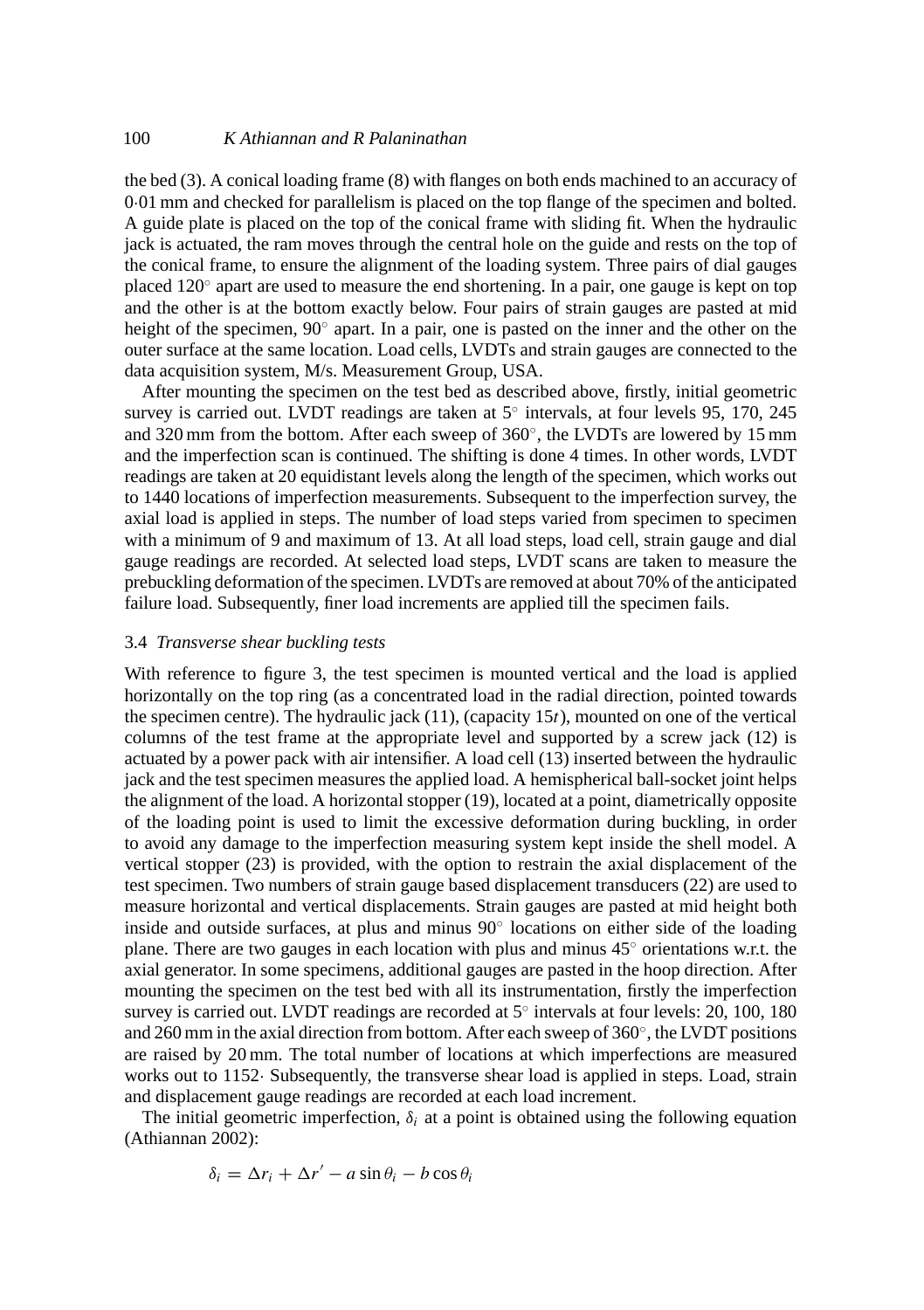

**Figure 4.** Imperfections in the circumferential direction at two levels, Z from the bottom, model number AX-02: ------- perfect cross section, ——– imperfect cross section. Magnification factor 60.

where  $\Delta r_i$ -LVDT reading at location, i,  $\Delta r' = -(\Sigma \Delta r_i/n)$ ,  $a = (2/n)\Sigma \Delta r_i \sin \theta_i$ ,  $b =$  $(2/n)\Sigma\Delta r_i \cos\theta_i$ , and *n*-number of LVDT readings, equidistant around the circumference  $(= 72)$ .

## **4. Results and discussions**

#### 4.1 *Initial geometric imperfections*

*In-situ* imperfection surveys are carried out on all 24 models. Complete initial geometric imperfection data for the cylindrical shell models, fabricated by rolling and welding process, collected through this study are presented in the form of figures and tables (Athiannan 2002). A few are presented here. Figure 4 shows the plots of imperfection shapes of model no. AX-02 at 2 cross sections in the axial direction,  $z = 155$  and 215 mm from bottom. The dotted lines represent the perfect geometry. The real geometrical shapes are shown by the continuous lines. The nominal radius of the model is 350 mm. The imperfections magnified 60 times and added to the nominal radius are used in drafting the plots. This is for the purpose of clarity. Tables 2 and 3 present the imperfection values along a selected axial generator of all 24 shell models. The generator wherein the maximum imperfection,  $\delta_{\text{max}}$ , lies in a model has been selected for this presentation. The circumferential locations of such generators are also indicated. From this table, it is seen that the maximum inward imperfection is equal to −5·366 mm which occurs at 300◦ on model no. SH-07 and maximum outward imperfection is equal to 5·587 mm which occurs at 265◦ on model no. SH-10. The models are fabricated by rolling and seam welding process and hence the weld lines are expected to be regions of worst imperfection. However, the data in the tables belie this, as weld line does not coincide with the locations of  $\delta_{\text{max}}$  in any of the 24 models. Figure 5 shows the 3-dimensional mapping of the initial geometric imperfections of models AX-02 and AX-12. These are the developed views of the cylindrical shells with the imperfections, from which one can see the extent of imperfection and also whether the imperfection is widespread or localized, in relation to the maximum magnitude,  $\delta_{\text{max}}$  in a model. In the study of effects of imperfections on the buckling loads, both the magnitude of imperfection  $\delta_{\text{max}}$  and the extent of imperfections need to be considered. Also, it is observed from the tables that most of the models have the maximum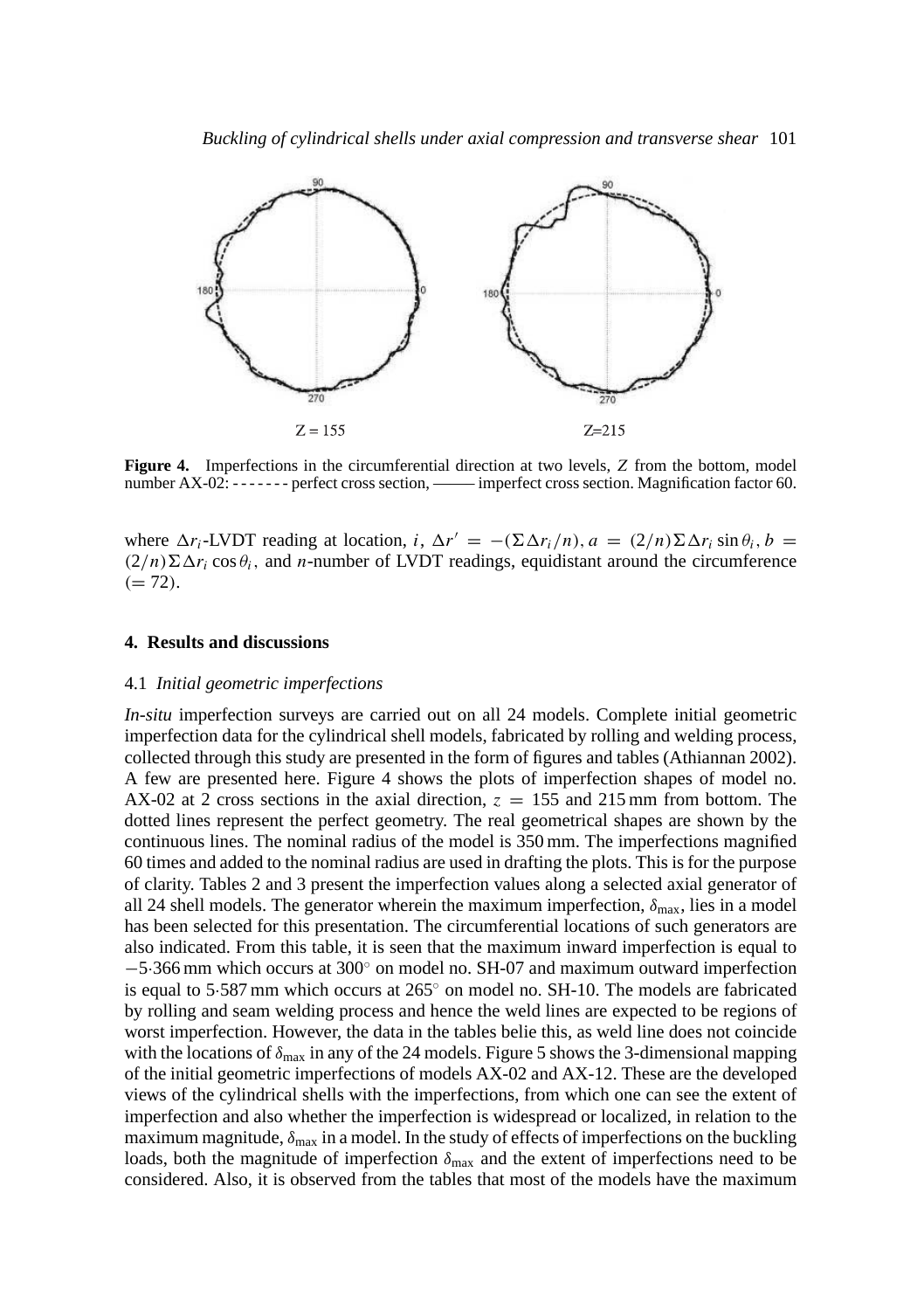|                         |               | <b>Table 2.</b> Initial geometric imperfections (mm) along the generator where the maximum imperfection, $\delta_{\text{max}}$ , occurs. |          |       |               |                  |                                            |            |          |                 |          |                |
|-------------------------|---------------|------------------------------------------------------------------------------------------------------------------------------------------|----------|-------|---------------|------------------|--------------------------------------------|------------|----------|-----------------|----------|----------------|
|                         |               |                                                                                                                                          |          |       |               | Model no. AX     |                                            |            |          |                 |          |                |
|                         |               | 2                                                                                                                                        | 3        | 4     | 5             | $\circ$          | 7                                          | $^{\circ}$ | $\sigma$ | $\Box$          | ニ        | $\overline{c}$ |
|                         |               |                                                                                                                                          |          |       |               |                  | Weld line, $\theta^{\circ}$                |            |          |                 |          |                |
|                         | $\mathcal{E}$ | 220                                                                                                                                      | 195      | 340   | 95            | 135              | 355                                        | 85         | 135      | $\overline{10}$ | 245      | 315            |
|                         |               |                                                                                                                                          |          |       |               |                  | Circumferential location, $\theta^{\circ}$ |            |          |                 |          |                |
| Axial                   | 200           | $\frac{20}{2}$                                                                                                                           | 220      | 300   | $\frac{1}{4}$ | 15               | 275                                        | 5          | 105      | 185             | 345      | 345            |
| $\frac{1}{Z}$ location, |               |                                                                                                                                          |          |       |               | Imperfection, mm |                                            |            |          |                 |          |                |
| 35                      | 0.457         | $-0.053$                                                                                                                                 | 0.098    | 0.085 | 0.089         | 0.512            | 0.933                                      | 0.147      | 0.487    | $-0.195$        | $-0.118$ | 0.444          |
| 50                      | $-0.065$      | $-0.15$                                                                                                                                  | 0.117    | 60.00 | $-0.273$      | 0.422            | 0.578                                      | $-0.192$   | 0.601    | $-0.240$        | $-0.049$ | 0.568          |
| 65                      | $-0.127$      | 514<br>$-0.1$                                                                                                                            | 0.078    | 0.142 | $-0.237$      | 0.496            | 0.593                                      | $-0.261$   | 0.562    | $-0.291$        | $-0.076$ | 0.287          |
| 80                      | $-0.066$      | S<br>$-0.21$                                                                                                                             | 0.103    | 0.108 | $-0.462$      | 0.415            | 0.796                                      | $-0.094$   | 0.537    | $-0.182$        | $-0.195$ | 0.173          |
| 95                      | $-0.116$      | $-0.056$                                                                                                                                 | 0.073    | 0.196 | $-0.256$      | 0.521            | 2.882                                      | $-0.404$   | 0.445    | $-0.142$        | $-0.072$ | 0.301          |
| 110                     | $-0.360$      | $-0.277$                                                                                                                                 | $-0.079$ | 0.157 | $-0.132$      | 0.139            | 1.569                                      | $-0.769$   | $-0.214$ | 0.396           | $-0.006$ | $-0.375$       |
| 125                     | $-0.028$      | $-0.261$                                                                                                                                 | 0.020    | 0.328 | $-0.183$      | $-0.023$         | $-0.168$                                   | $-0.830$   | $-0.278$ | 0.411           | 0.301    | $-0.439$       |
| 140                     | 3.016         | $-0.290$                                                                                                                                 | 2.208    | 0.221 | $-0.075$      | $-0.333$         | 0.000                                      | $-0.681$   | $-0.299$ | 0.733           | $-0.057$ | 4.726          |
|                         |               |                                                                                                                                          |          |       |               |                  |                                            |            |          |                 |          | (Continued)    |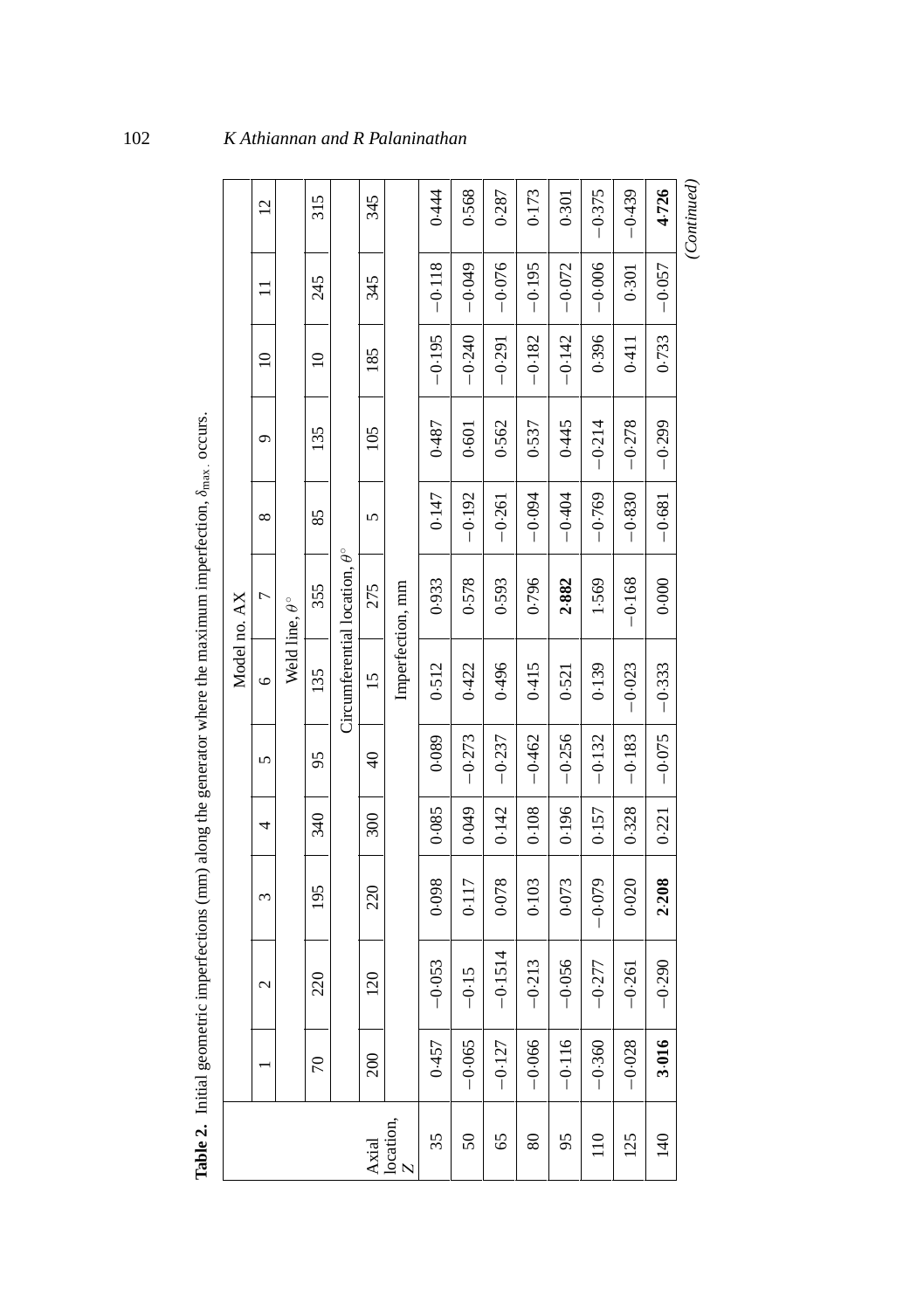|                      | $-0.072$ | $-0.513$ | $-0.513$ | 0.160    | 0.275    | 0.070    | $-0.135$ | 0.443    | 0.495    | 0.284    | 0.620    | 0.490    |
|----------------------|----------|----------|----------|----------|----------|----------|----------|----------|----------|----------|----------|----------|
|                      | 0.043    | $-0.060$ | $-0.096$ | $-3.735$ | 0.022    | $-0.168$ | $-0.386$ | $-0.597$ | $-1.453$ | $-0.649$ | $-0.478$ | $-0.121$ |
|                      | 0.628    | 0.156    | $-0.120$ | $-0.063$ | $-0.082$ | $-0.067$ | $-0.192$ | $-0.348$ | $-0.496$ | 0.083    | $-1.321$ | 0.495    |
|                      | 3.039    | $-0.405$ | 0.299    | 0.026    | 0.037    | 0.113    | 0.126    | $-0.171$ | $-0.881$ | $-1.018$ | $-0.172$ | $-0.030$ |
|                      | $-1.040$ | $-0.761$ | $-1.520$ | $-1.559$ | $-1.569$ | $-1.694$ | $-1.867$ | 1.299    | 1.247    | 1.080    | 0.991    | 0.821    |
|                      | 1.239    | 1.189    | 867.0    | $-0.199$ | $-0.326$ | 0.567    | 0.523    | $-0.479$ | $-0.429$ | $-0.391$ | 0.142    | $-0.052$ |
|                      | $-0.214$ | $-0.211$ | 0.944    | 0.429    | 0.095    | 0.806    | 2.014    | $-0.836$ | $-1.198$ | $-0.022$ | $-0.194$ | $-0.120$ |
|                      | $-0.2$   | 3.312    | $-0.35$  | $-0.38$  | $-0.446$ | $-0.166$ | $-0.387$ | 0.127    | 0.114    | $-0.007$ | 0.091    | $-0.075$ |
|                      | $-0.104$ | 4.606    | $-0.133$ | $-0.105$ | $-0.071$ | $-0.016$ | $-0.320$ | $-0.133$ | $-0.234$ | 0.109    | $-0.679$ | $-0.313$ |
|                      | $-0.39$  | $-0.134$ | 0.143    | 0.153    | 0.175    | 0.225    | 0.204    | 0.084    | 0.153    | 0.220    | 0.132    | $-0.112$ |
|                      | $-0.321$ | $-0.344$ | $-0.296$ | $-0.591$ | $-0.786$ | $-1.034$ | $-1.022$ | $-0.048$ | $-0.068$ | $-0.043$ | $-0.012$ | 0.072    |
| Table 2. (Continued) | $-0.366$ | 0.154    | $-0.568$ | 0.189    | 0.244    | $-0.411$ | 0.201    | 0.207    | 0.093    | 0.135    | 0.074    | 0.148    |
|                      | 155      | 170      | 185      | 200      | 215      | 230      | 245      | 260      | 275      | 290      | 305      | 320      |

| ŧ |
|---|
|   |
|   |

 $-$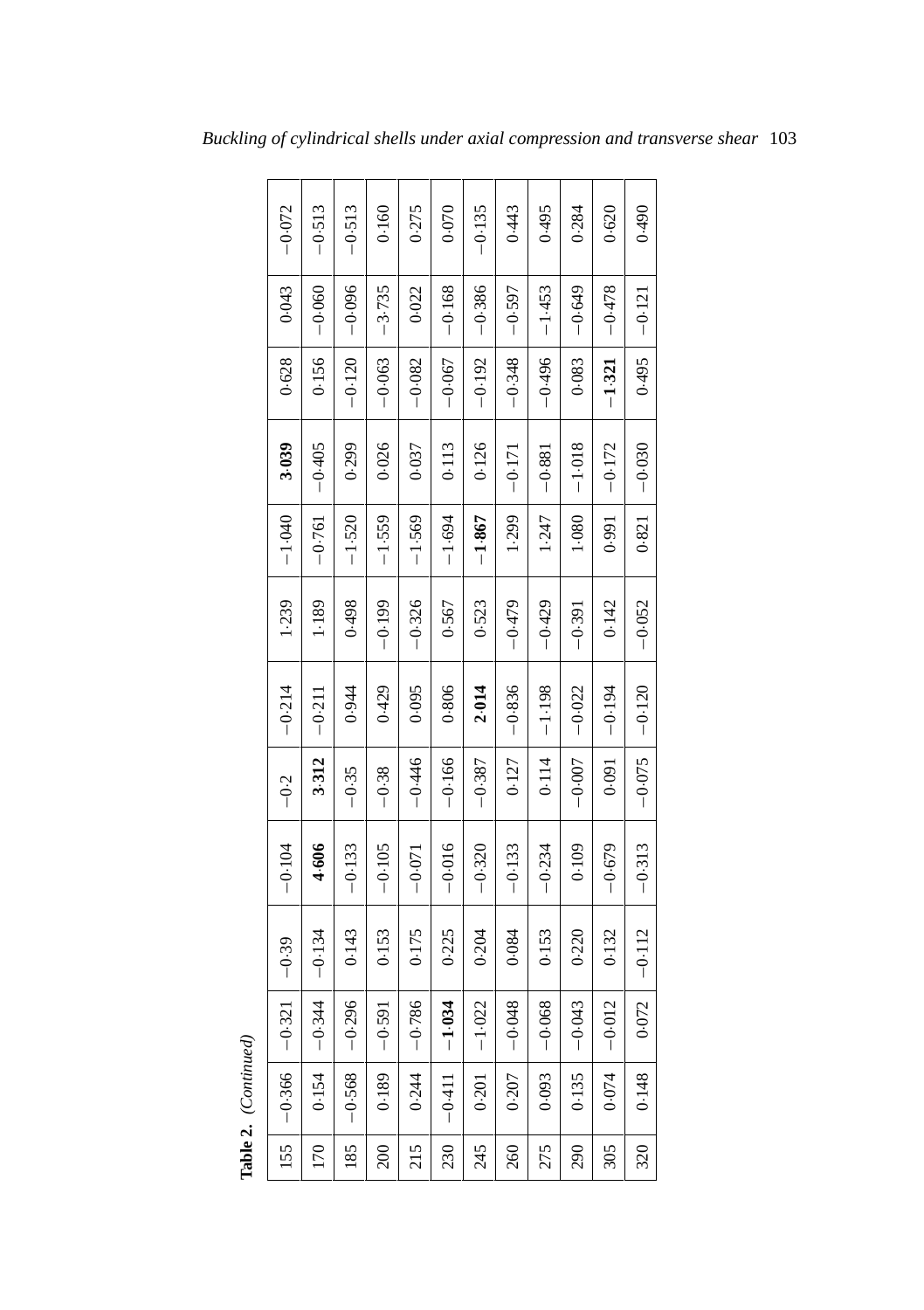| Table 3. Initial geometric |       |                |          |          |          | imperfections (mm) along the generator where the maximum imperfection, $\delta_{\text{max}}$ , occurs. |          |            |          |                 |               |                |
|----------------------------|-------|----------------|----------|----------|----------|--------------------------------------------------------------------------------------------------------|----------|------------|----------|-----------------|---------------|----------------|
|                            |       |                |          |          |          | Model no. SH                                                                                           |          |            |          |                 |               |                |
|                            |       |                | ξ        | 4        | 5        | $\circ$                                                                                                | Γ        | $^{\circ}$ | Ó        | $\overline{10}$ |               | $\overline{2}$ |
|                            |       |                |          |          |          | Weld line, $\theta^{\circ}$                                                                            |          |            |          |                 |               |                |
|                            | 180   | 180            | $\infty$ | 180      | 180      | 180                                                                                                    | $\circ$  | 270        | $\infty$ | 0               | 180           | 0              |
|                            |       |                |          |          |          | Circumferential location, $\theta^{\circ}$                                                             |          |            |          |                 |               |                |
| Axial                      | 170   | 325            | 160      | 270      | 265      | 245                                                                                                    | 300      | 155        | 205      | 265             | $\frac{1}{4}$ | 265            |
| location,                  |       |                |          |          |          | Imperfection, mm                                                                                       |          |            |          |                 |               |                |
| $\overline{c}$             | 0.126 | 0.436          | 0.074    | $-2.694$ | $-0.018$ | $-0.138$                                                                                               | $-0.381$ | 0.447      | 0.594    | $-0.155$        | $-0.158$      | $-0.315$       |
| $\frac{1}{4}$              | 0.167 | 86<br>$-1$     | $-0.899$ | $-0.700$ | 0.211    | 0.015                                                                                                  | $-0.418$ | 0.582      | 0.343    | $-0.462$        | 0.051         | $-0.309$       |
| 8                          | 0.780 | 102<br>$-1$    | 0.217    | $-1.175$ | $-0.167$ | 0.625                                                                                                  | $-0.627$ | 0.580      | 0.208    | $-0.109$        | $-0.004$      | $-0.846$       |
| 80                         | 1.234 | 0.494          | 0.221    | $-0.601$ | 0.014    | 0.461                                                                                                  | $-0.262$ | 0.410      | 0.238    | $-0.211$        | 0.115         | $-0.252$       |
| $\overline{0}$             | 1.080 | 54<br>$\rm{C}$ | $-0.027$ | $-1.934$ | 0.082    | $-0.087$                                                                                               | $-0.165$ | 0.239      | 2.799    | 0.150           | 0.077         | $-0.139$       |
| 120                        | 0.358 | $-0.707$       | $-0.800$ | $-0.630$ | 0.244    | 0.258                                                                                                  | 0.269    | 0.389      | 0.044    | 0.090           | $-0.140$      | $-0.210$       |
| $\overline{140}$           | 1.107 | $-0.247$       | $-1.153$ | $-1.275$ | 0.150    | 0.296                                                                                                  | $-1.245$ | 0.207      | 0.231    | $-0.256$        | $-0.059$      | $-0.077$       |
|                            |       |                |          |          |          |                                                                                                        |          |            |          |                 |               | (Continued)    |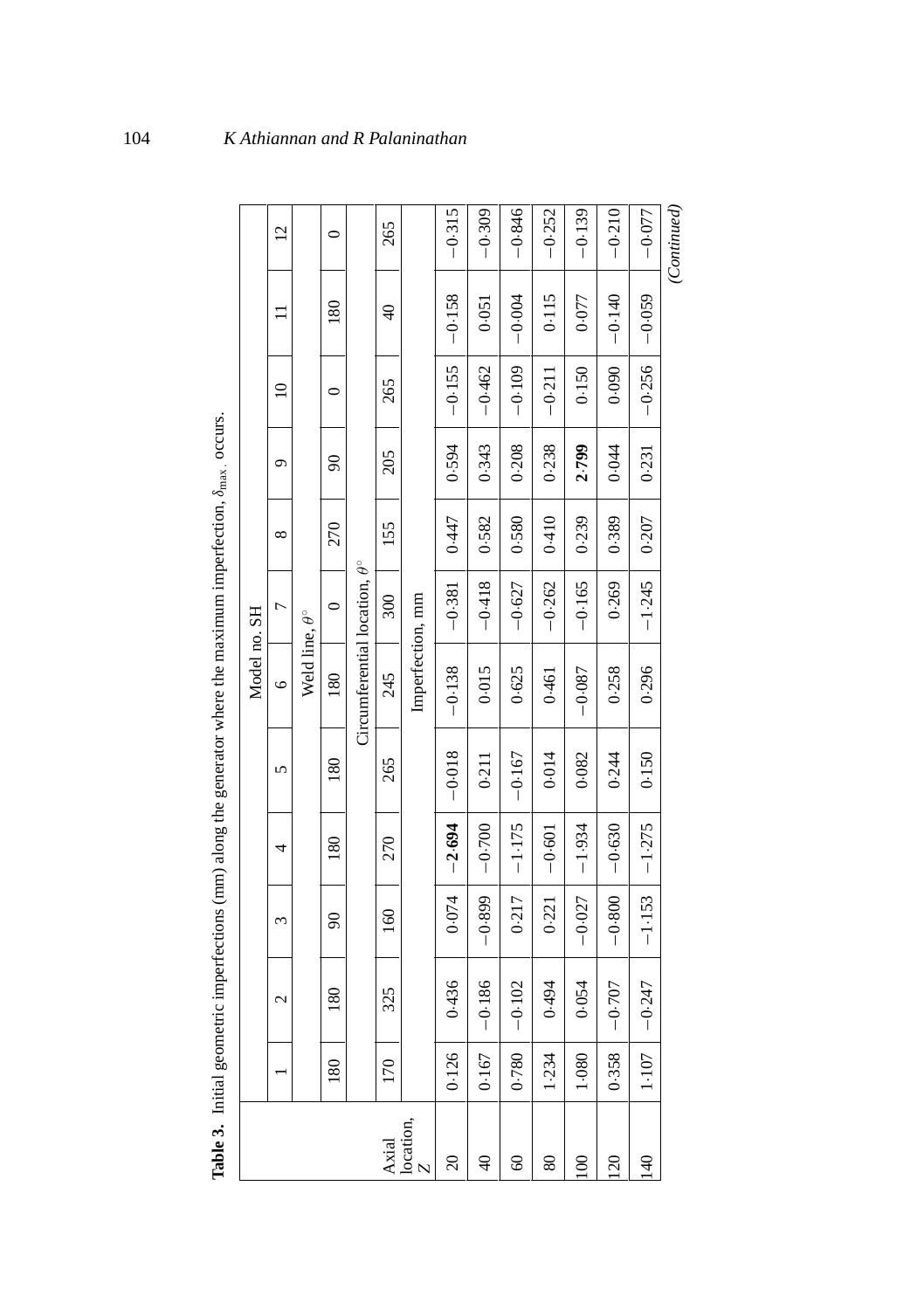| $-0.236$        | 0.085         | 0.052           | 3.318            | 0.553            | $-0.421$         | 0.085           | $-0.459$        | $-0.093$       |
|-----------------|---------------|-----------------|------------------|------------------|------------------|-----------------|-----------------|----------------|
| $-0.033$        | 0.012         | 0.051           | 0.190            | 0.135            | 2.210            | 0.532           | 0.185           | 0.15           |
| $-0.148$        | $-2.786$      | $-3.876$        | 5.587            | 0.340            | $-0.185$         | $-0.063$        | 0.008           | $-0.34$        |
| 0.298           | 0.17          | $-0.099$        | 0.207            | $-0.285$         | $-0.318$         | $-0.175$        | $-0.091$        | 0.17           |
|                 |               |                 |                  |                  |                  |                 |                 | $0.551$ $0.19$ |
| $0.129$ $0.145$ | $0.156$ 0.170 | $-0.149$ [0.59] | $-0.044$   0.927 | $-5.366$   0.623 | $-0.131   0.115$ | $0.636$   1.453 | $-1.461$ 2.196  |                |
| 0.279           | $-0.014$      | $-0.098$        | 1.319            | 0.612            | 0.113            | $-0.282$        | $-0.568$        | $-0.77$        |
| 0.129           | 0.004         | $-0.006$        | 1.217            | $-0.231$         | $-0.141$         | $-0.177$        | $-0.357$        | $-0.09$        |
| $-0.240$        | $-0.295$      | $-0.106$        | 1.161            | 0.977            | 0.634            | 0.351           | 0.747           | $-0.04$        |
| $-0.165$        | $-0.494$      | 1.100           | $-0.694$         | 0.942            | $-0.246$         | 4.001           | $-1.843$        | $-0.88$        |
| 0.114           | 0.847         | 0.808           | 1.441            | 0.495            | $-3.022$         | $-2.278$        | $-0.913$        | 1.238          |
| 2.418           | 2.250         | 2.168           | 2.750            | 3.853            | $-3.495$         | $-1.139$        | $-1.733$        | $-1.56$        |
| 160             | 180           | 200             | 220              | 240              | 260              | 280             | $\frac{1}{200}$ | 320            |

**Table 3.** *(Continued)*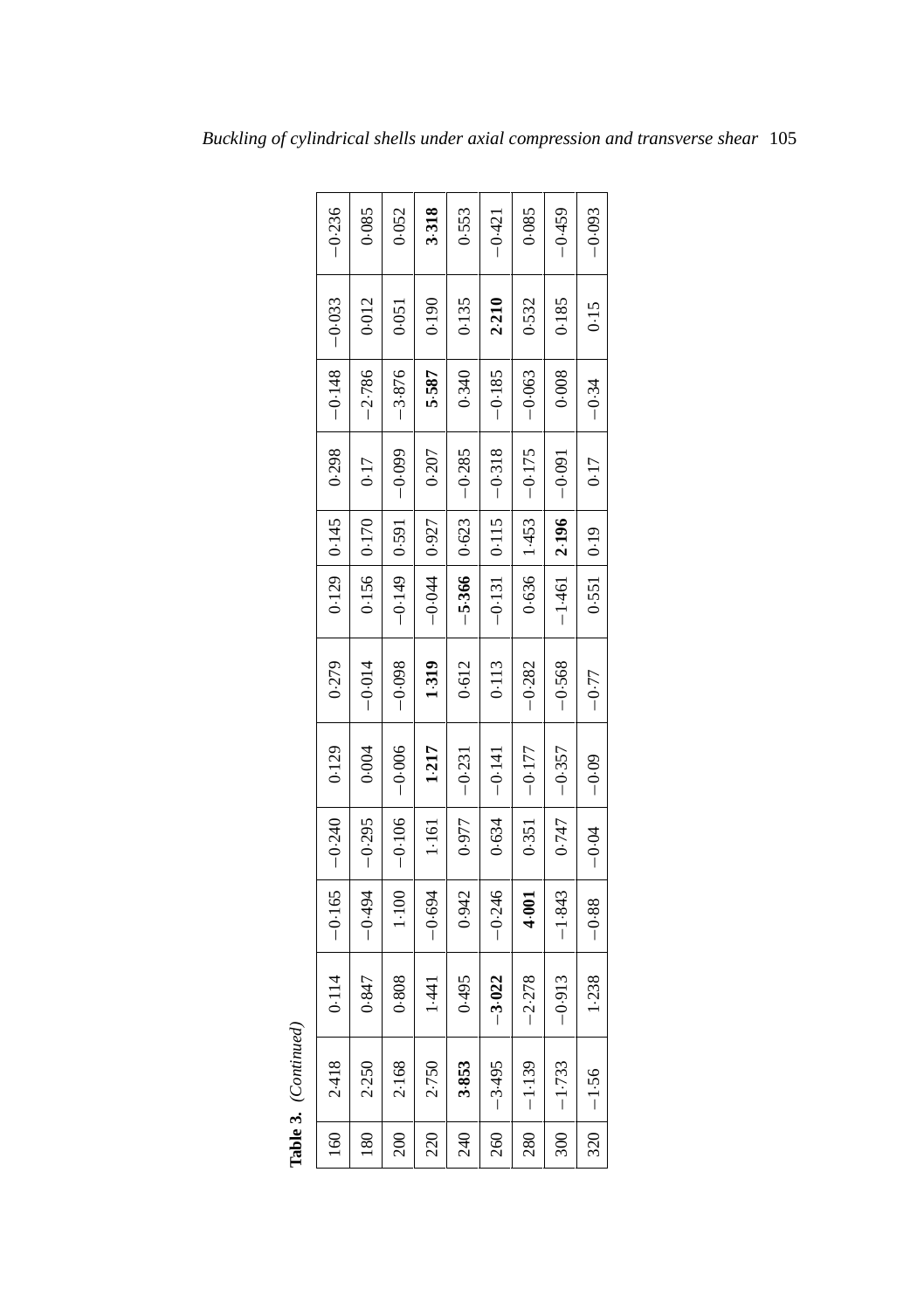

**Figure 5.** 3-D mapping of initial geometric imperfection, model no: AX-02 and AX-12. (b) Model no. AX-02  $\delta_{\text{max}} = -1.034 \text{ mm}$  (f) Model no. AX-12  $\delta_{\text{max}} = 4.726 \text{ mm}$ .

imperfection,  $\delta_{\text{max}} < 3$  mm except for a few. In addition, it is observed that the imperfection amplitudes as multiples of wall thickness decrease as the wall thickness increases.

#### 4.2 *Buckling loads*

4.2a *Axial buckling:* Load cell, strain gauge and dial gauge readings (for end shortening) are recorded at each increment of loading till the specimen fails. Just before failure, the formation of lobes is observed visually which is followed immediately by a thud (dull sound). Figure 6 shows the load vs. end shortening for model no. AX-01. For measuring the end shortening, three pairs of dial gauges, 120◦ apart are used. In a pair, one is kept at top and the other at bottom directly below. The difference between the readings of a pair gives the end shortening. The average of the three pairs is used to plot this graph. The dial gauges are not removed till the specimen fails. However, the gauge readings become meaningless once the specimen



**Figure 6.** Experimental load vs. end shortening, model no. AX-01.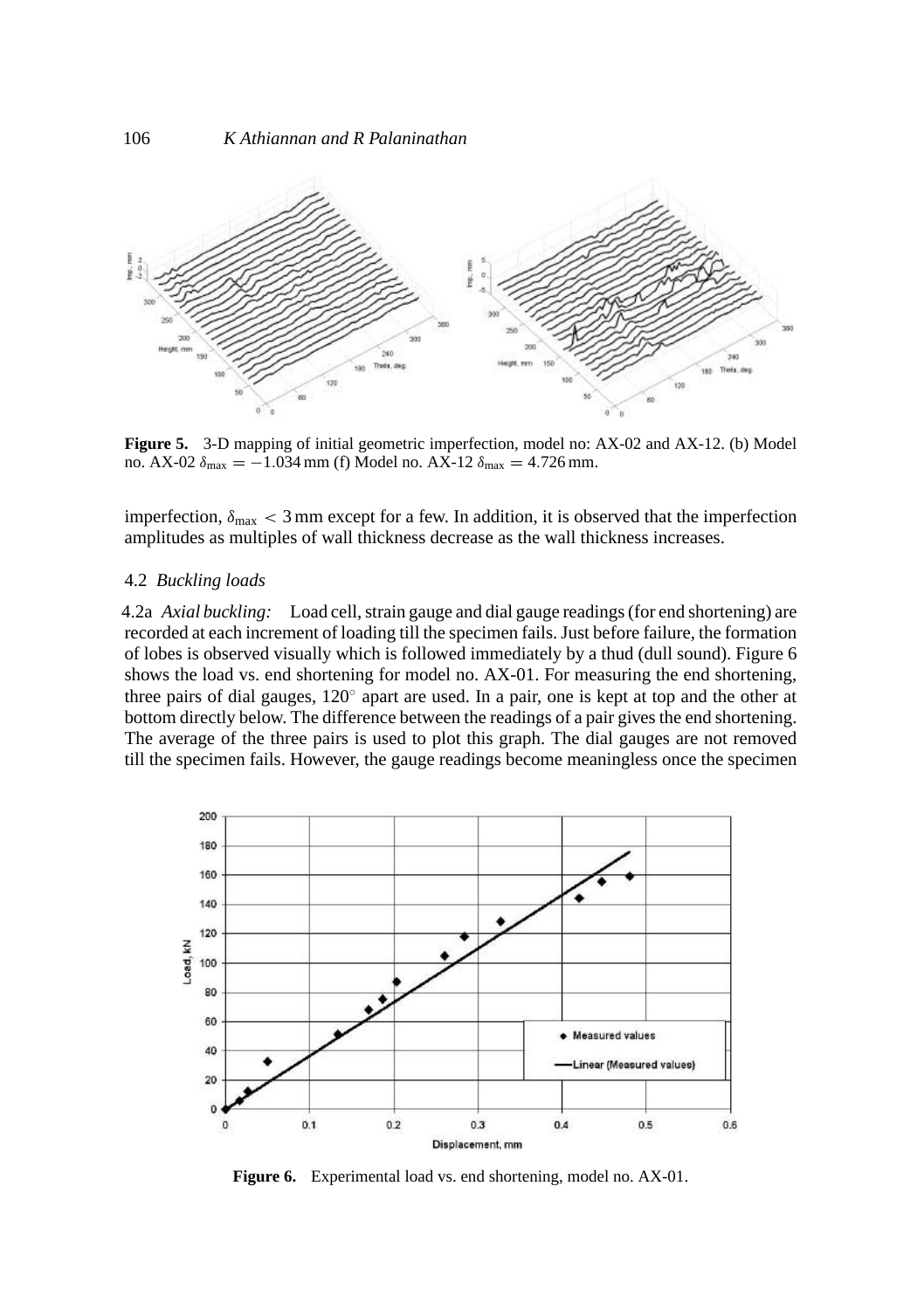|              |                  |                                       |                                          |                                                                 |                                         | Buckling load, kN |       |           |         |         |
|--------------|------------------|---------------------------------------|------------------------------------------|-----------------------------------------------------------------|-----------------------------------------|-------------------|-------|-----------|---------|---------|
| Model number | Thickness, t, mm | Perfect Geometry<br>(Linear Analysis) | (Nonlinear Analysis)<br>Perfect Geometry | Imperfection, $\delta_{\max}$ .,<br>Maximum<br>$\sum_{i=1}^{n}$ | Imperfection, mm<br>$\delta_{\rm RMSG}$ | Experiment        | FEA-I | FEA-II    | FEA-III | FEA-IV  |
| $AX-01$      |                  |                                       |                                          | 3.02                                                            | 0.83                                    | 163.0             | 143.0 | 129.0     | 177.4   | 135.3   |
| $AX-02$      |                  |                                       |                                          | 1.03                                                            | 0.43                                    | 135.9             | 179.0 | 161.5     | 247.0   | 178.2   |
| $AX-03$      | 0.8              | 486.0                                 | 424.0                                    | 2.20                                                            | 0.54                                    | 140.6             | 166.0 | $151-0$   | 224.2   | 167.0   |
| $AX-04$      |                  |                                       |                                          | 4.60                                                            | 1.05                                    | 140.0             | 168.0 | 119.0     | 150.9   | 116.6   |
| $AX-05$      |                  | 799.7                                 | 577.7                                    | 3.30                                                            | 0.84                                    | 242.2             | 197.0 | 283.2     | 303.0   | 209.2   |
| $AX-06$      |                  |                                       |                                          | 2.01                                                            | 0.74                                    | 232.5             | 270.0 | 288.0     | 324.9   | 226.6   |
| $AX-07$      | $1-0$            |                                       |                                          | 2.88                                                            | 1.08                                    | 219.5             | 229.0 | 254.4     | 254.9   | 178.6   |
| $AX-08$      |                  |                                       |                                          | 1.86                                                            | 1.08                                    | 247.1             | 263.0 | 254.4     | 254.9   | 178.6   |
| $AX-09$      |                  |                                       |                                          | 3.03                                                            | 1.54                                    | $320 - 1$         | 398.0 | $360 - 0$ | 344.8   | $210-1$ |
| $AX-10$      | 1.25             | 1185.4                                |                                          | 1.32                                                            | 0.45                                    | $321 - 0$         | 398.9 | 478.8     | 604.3   | 402.6   |
| $AX-11$      |                  |                                       | $701-1$                                  | 3.70                                                            | 0.93                                    | 309.8             | 421.6 | 388.0     | 484.0   | 277.2   |
| $AX-12$      |                  |                                       |                                          | 4.70                                                            | $1-11$                                  | 286.7             | 284.0 | 376.8     | 443.0   | 253.0   |

**Table 4.** Axial buckling: Experimental and numerical loads.

collapses. The experimental buckling loads for all the models are presented in table 4. The results are given in three groups, based on the wall thickness:  $t = 0.8$ , 1.0 and 1.25 mm with the corresponding  $R/t$  ratios of 437.5, 350 and 280 $\cdot$  As seen from the table, the buckling loads vary from specimen to specimen within the group. Considering the imperfections and the corresponding failure loads in a group, it is expected that the load will be inversely proportional to the magnitude of imperfection. However, this trend is not exhibited in group I  $(t = 0.8$  mm). For model no. AX-02,  $\delta_{\text{max}}$  is the lowest (= 1.03 mm) and the buckling load is also the lowest  $(= 135.9 \text{ kN})$  which is contrary to the expectation. In groups II and III, the expected trend is again seen, except in one case (AX-05). However, it is observed that the extent of imperfection (the percentage area over which the imperfections are present) seems to influence the buckling load; the larger the area, the lower the load. Figure 7 is the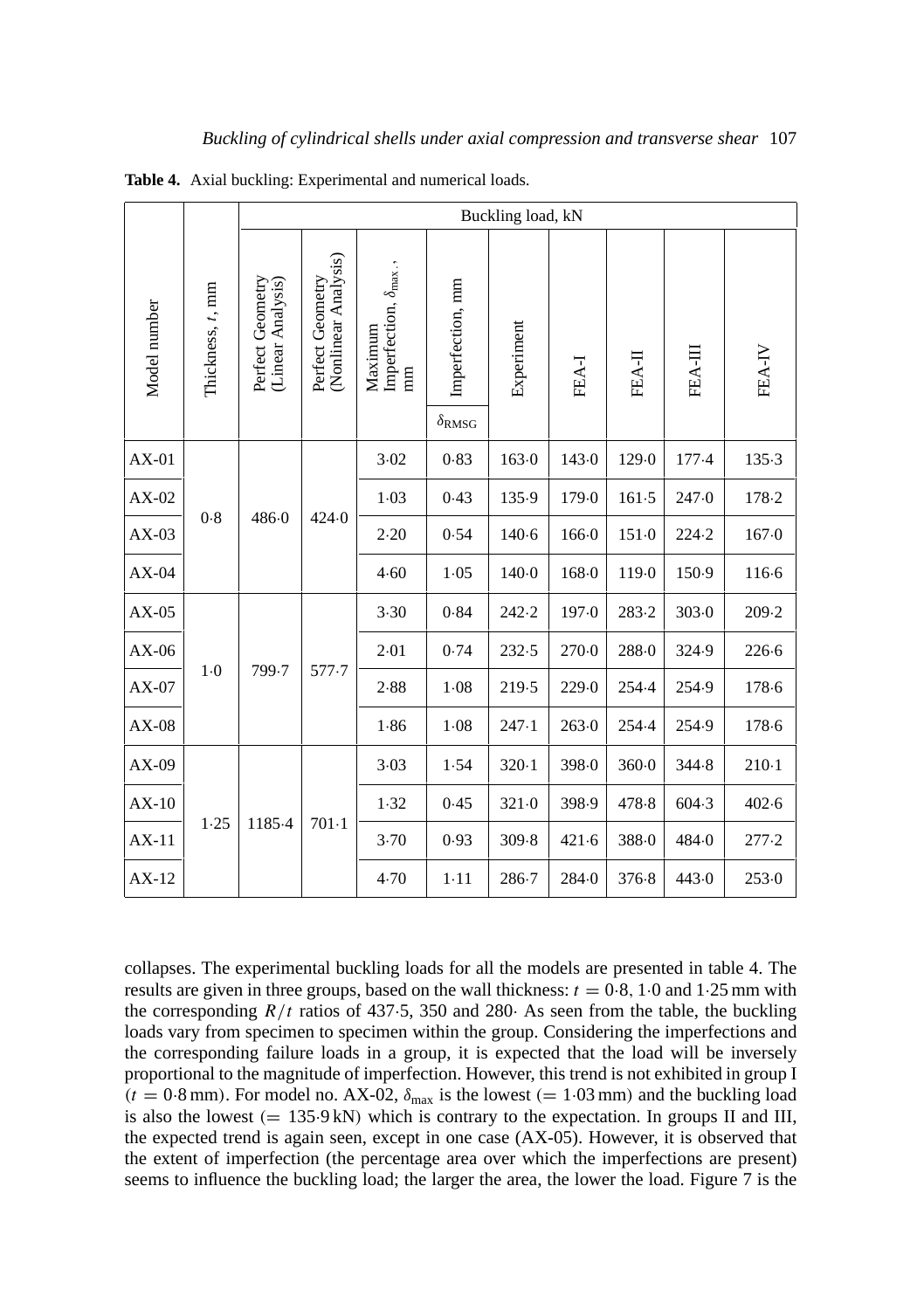

**Figure 7.** Photograph of buckled shell – axial compression, model no. AX-02.

photograph of the buckled specimen, AX-02. Figure 8 shows the plot of load vs. strain for model no. AX-06. It is observed that in a pair of strain gauges, initially the nature of strain is the same, with a small difference indicating predominantly membrane prebuckling state of stress. The strains increase linearly with load. As the load approaches the failure level, the nature of strain in a pair changes suddenly, indicating switch over to the bending state of stress. At the time of buckling, all the gauges experience sudden increase in strain values and the curves turn vertically up or down. The arrow indicates the buckling load. This helps to pinpoint the failure load experimentally.

Buckling loads are also obtained through FEM. The FE modelling of the shell buckling under axial load with initial geometric imperfections has been carried out in four ways: (i) geometry with real imperfection, FEA-I, (ii) geometry with axisymmetric imperfection, FEA-II (circumferential wave number,  $n = 0$ ), (iii) geometry with nonaxisymmetric imperfection, FEA-III ( $n > 0$ ) and (iv) axisymmetric imperfect geometry using axisymmetric shell element, FEA-IV. The doubly curved shell element, S8R5 of ABAQUS (ABACUS FE) is employed in the first three models and 3-node axisymmetric shell element, SAX2 (ABAQUS) is employed in FEA-IV. The full shell is taken for modelling in the case of FEA-I and FEA-II whereas a segment corresponding to half-wavelength (subtended angle,  $\alpha = \pi/n$ ) in the circumferential and half length in the axial directions are taken for FEA-III modelling. The FE mesh of FEA-I and FEA-II consist of 120 elements in the circumferential and 22 elements in the axial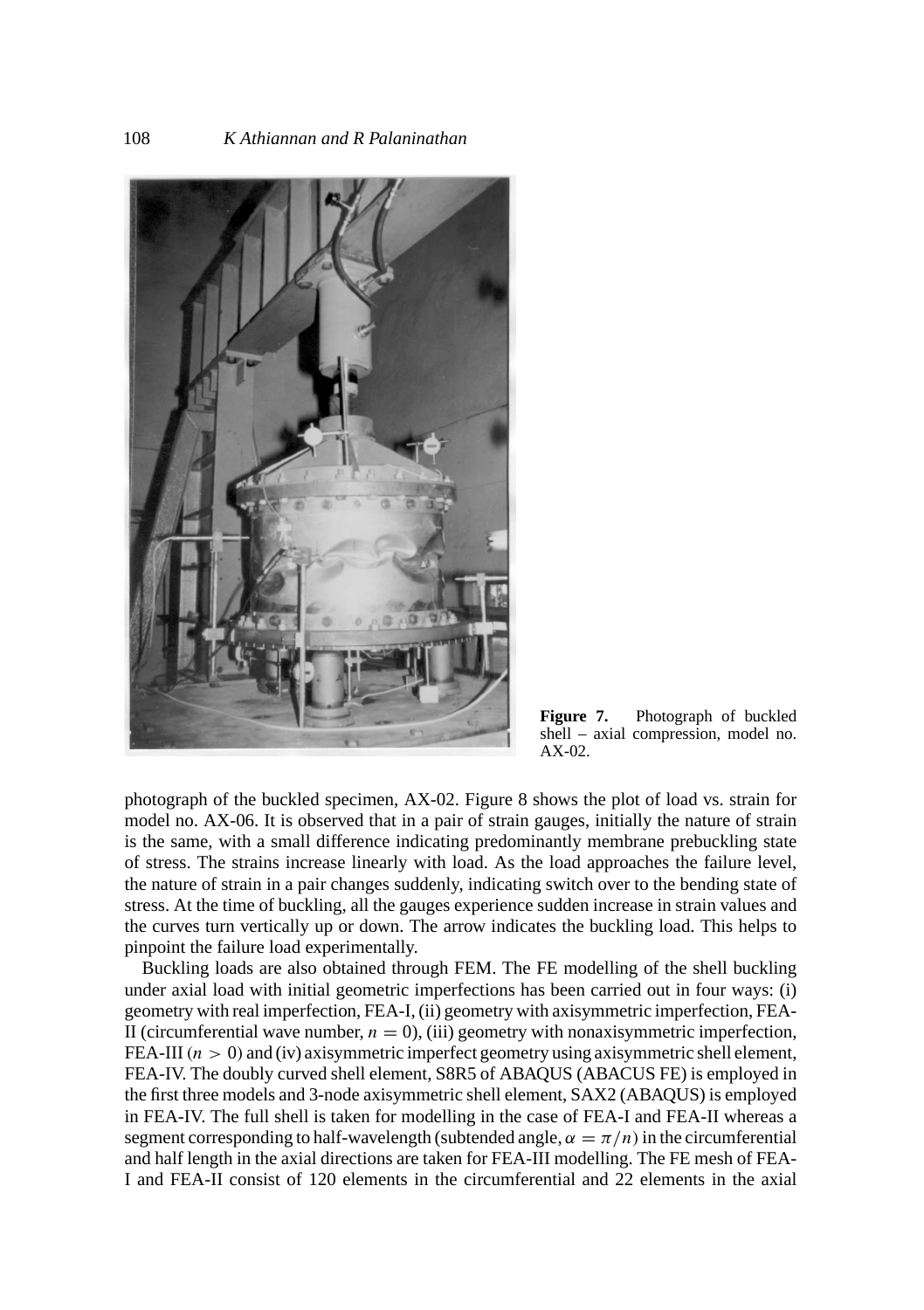

**Figure 8.** Experimental load vs. strain – axial compression, model no. AX-06 (arrow indicates the buckling load).

directions. The mesh of FEA-III consists of  $6\times10$  (circumferential  $\times$  axial) or  $8\times10$  depending on the thickness. The mesh of FEA-IV consists of 22 elements only. In the case of FEA-I, the imperfect model is obtained by perturbing the radial coordinates of all nodes of the perfect shell using the corresponding nodal imperfections. FEA-II, FEA-III and FEA-IV are idealized imperfection models. The critical eigen modes of the perfect shells are renormalised using the RMS (root mean square) values of the measured imperfections of nodes lying along an axial generator. Imperfections measured experimentally result in 72 RMS values for a specific test specimen. Among the 72 RMS values, the maximum is taken to renormalise the eigen mode to obtain the imperfect geometry. General nonlinear options available in ABAQUS have been utilised in the solution procedure. Full details of the FE modelling are available in Athiannan (2002). The numerical buckling loads obtained from the FE modelling are also presented in the last four columns of table 4. From a comparison of experimental buckling loads with the numerically obtained values, the following observations are made. In general, the numerical values predicted by the FEA-IV are lower than the experimental loads, whereas model FEA-I and FEA-II predict values slightly higher than that of experimental buckling loads. On the other hand, FEA-III predicts much higher loads, in spite of the fact that the same magnitude of imperfections has been imposed in all the three models. This is mainly due to the difference in the kind of imperfection shapes imposed. It is concluded that the finite element modelling of imperfect shell using axisymmetric shell element, FEA-IV is conservative and hence it is more appropriate for design purposes.

4.2b *Shear buckling:* Load, strains and horizontal deformation are recorded at each load step till the failure of the specimen occurs. Just before failure, wrinkles (buckling lobes) are formed at an angle of 45◦ orientation with reference to the axial generator on both the sides of the line of action of transverse shear loading. The buckling phenomenon is slow and steady, unlike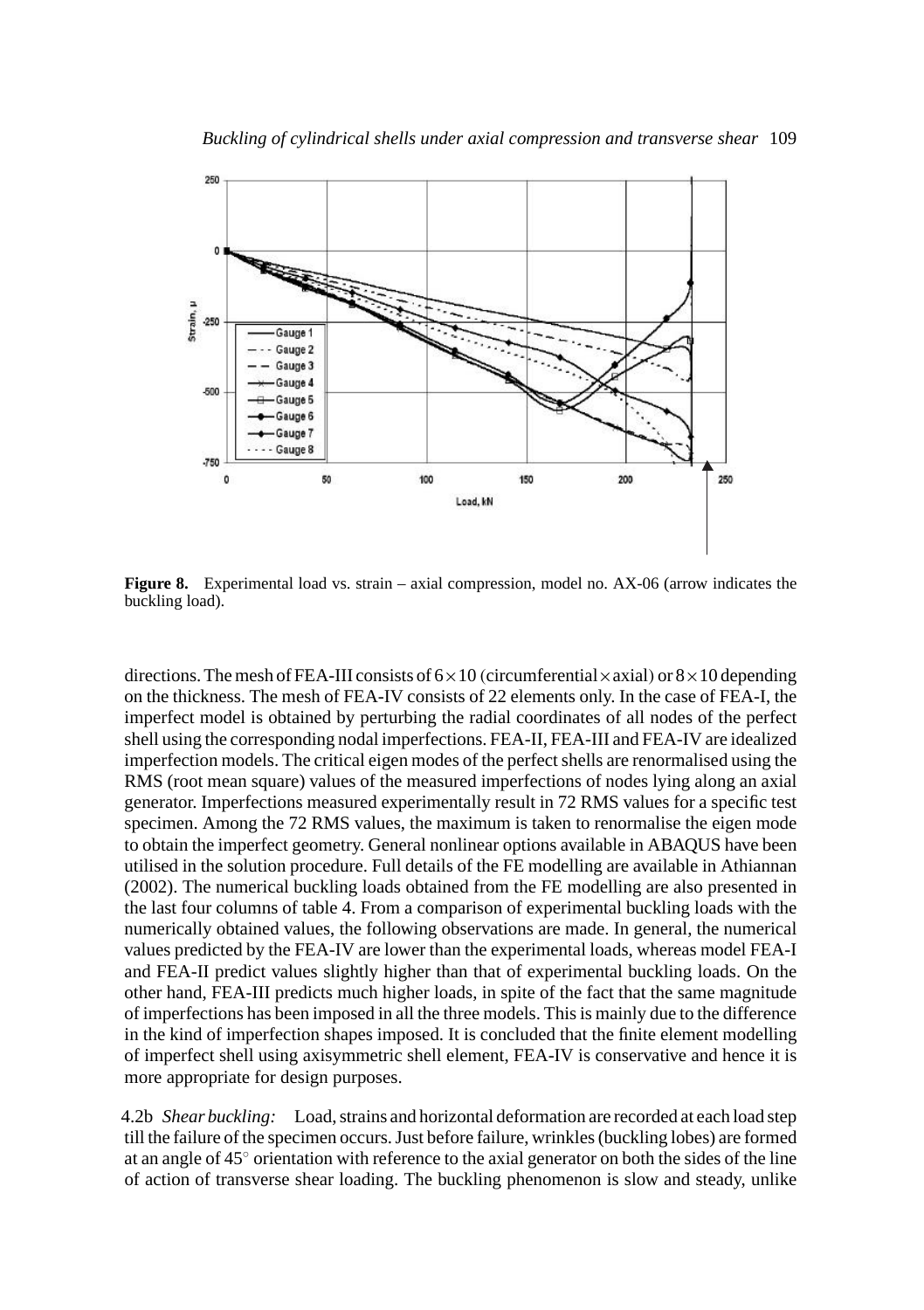|              |                  |                                    |                                          | Buckling load, kN                                 |            |           |           |
|--------------|------------------|------------------------------------|------------------------------------------|---------------------------------------------------|------------|-----------|-----------|
| Model number | Thickness, t, mm | (Linear analysis)<br>Perfect shell | Perfect shell<br>(Nonlinear<br>analysis) | imperfection, $\delta_{\max}$ .,<br>Maximum<br>mm | Experiment | FES-I     | FES-II    |
| <b>SH-01</b> |                  |                                    |                                          | 3.9                                               | 45.5       | 62.1      | 59.8      |
| SH-02        |                  |                                    |                                          | 3.0                                               | 54.4       | 61.4      | 60.2      |
| SH-03*       | 0.8              | $66 - 8$                           | 63.7                                     | 4.0                                               | 33.4       | 63.6      | 62.4      |
| SH-04*       | $1-0$            |                                    |                                          | 2.7                                               | 32.4       | 63.8      | 62.8      |
| <b>SH-05</b> |                  |                                    | $101-3$                                  | $1-2$                                             | 57.4       | 102.3     | 96.8      |
| SH-06        |                  |                                    |                                          | $1-3$                                             | 69.0       | 99.6      | $96 - 7$  |
| SH-07*       |                  | $106 - 0$                          |                                          | 5.4                                               | 69.0       | 105.4     | 94.1      |
| $SH-08*$     |                  |                                    |                                          | 2.2                                               | $50-0$     | $100 - 1$ | $100 - 0$ |
| SH-09        |                  |                                    |                                          | 2.8                                               | 98.4       | 132.8     | 128.6     |
| $SH-10$      |                  |                                    |                                          | 5.6                                               | 99.0       | $130-1$   | 122.8     |
| $SH-11*$     | 1.25             | 167.6                              | $151 - 0$                                | 2.2                                               | 72.4       | 144.0     | 131.3     |
| $SH-12*$     |                  |                                    |                                          | 3.3                                               | $80 - 1$   | 137.8     | 128.8     |

**Table 5.** Shear buckling: experimental and numerical loads.

<sup>∗</sup>-axially restrained

the buckling under axial compression. Table 5 (column 5) presents the buckling loads of the 12 models. Out of four tests in each group, two tests are conducted with axial constraint at the point, diametrically opposite of the loading point. The remaining two are carried out without axial constraint. It is well known that transverse shear buckling is followed or preceded by bending buckling (elephant foot) at the bottom of the diametrically opposite side, depending on the geometric parameters and the lever arm of load application. In the case of tests without axial constraint, it is observed that the bending buckling followed immediately after the shear buckling, figure 9. With the intention of preventing the bending buckling, the axial constraint is introduced. It is seen from the table, the buckling loads with axial constraint are lower than that without axial constraint. Figure 10 is the plot of load vs. horizontal displacement, measured at the top ring, diametrically opposite of the loading point. After reaching the limit load, the specimen undergoes gradual decrease in the load with increase in displacement.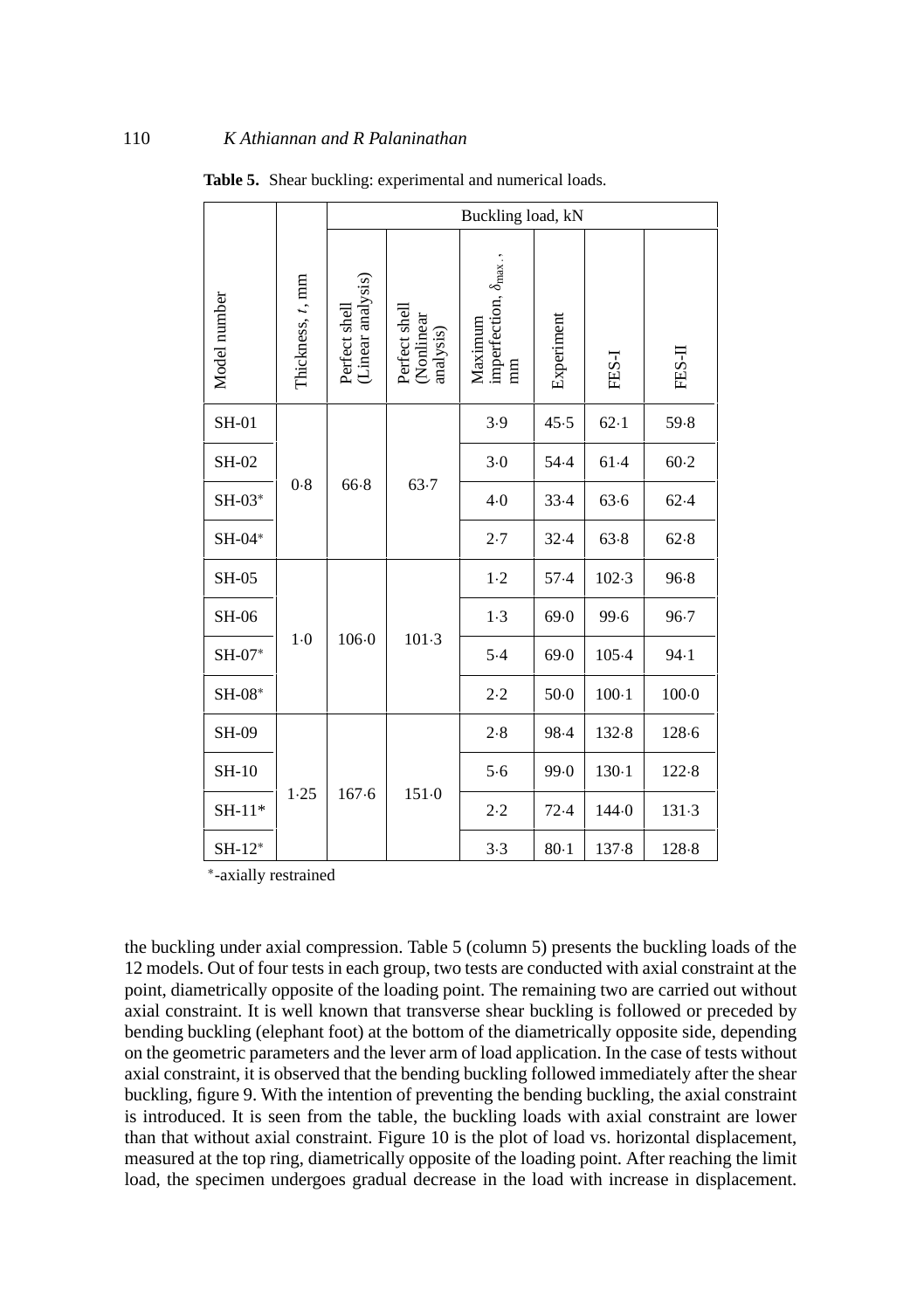



**Figure 9.** Photograph of the buckled shell – transverse shear, model no. SH-05 (formation of elephant foot buckling at opposite face of the loading).

That is, the shear buckling mode of failure is a slow process, unlike in the case of the axial buckling behavior, wherein the failure is a sudden phenomenon. In the case of specimen with axial constraint, load increases gradually with increase in displacement after buckling, leading to the bending buckling failure on the loading side itself, figure 11. Figure 12 shows



**Figure 10.** Load vs. horizontal displacement, model no. SH-01.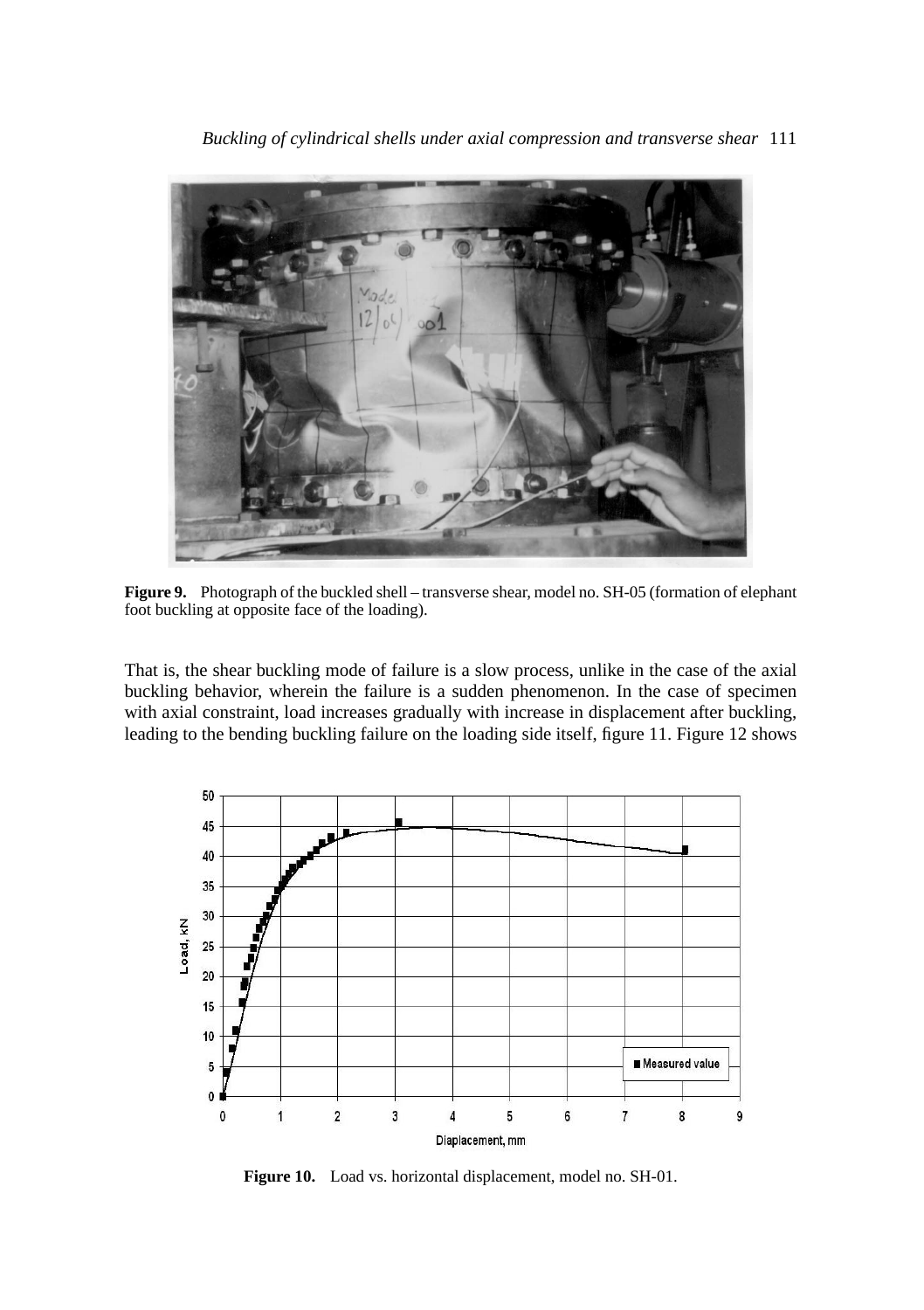

**Figure 11.** Photograph of the buckled shell – transverse shear, model no. SH-12 (axially constrained, bending buckling observed below the loading point).

the variations of 10 strain gauge values with load for model no. SH-09. The strain gauges are oriented at +45◦ and −45◦ with reference to the axial direction. Under transverse shear, one set of gauges shows tensile strains and the other set shows compressive strains. Initially, all the strains vary linearly with the load. The gauges in a pair show more or less the same



Figure 12. Load vs. strain – transverse shear, model no. SH-09 (arrow indicates buckling load).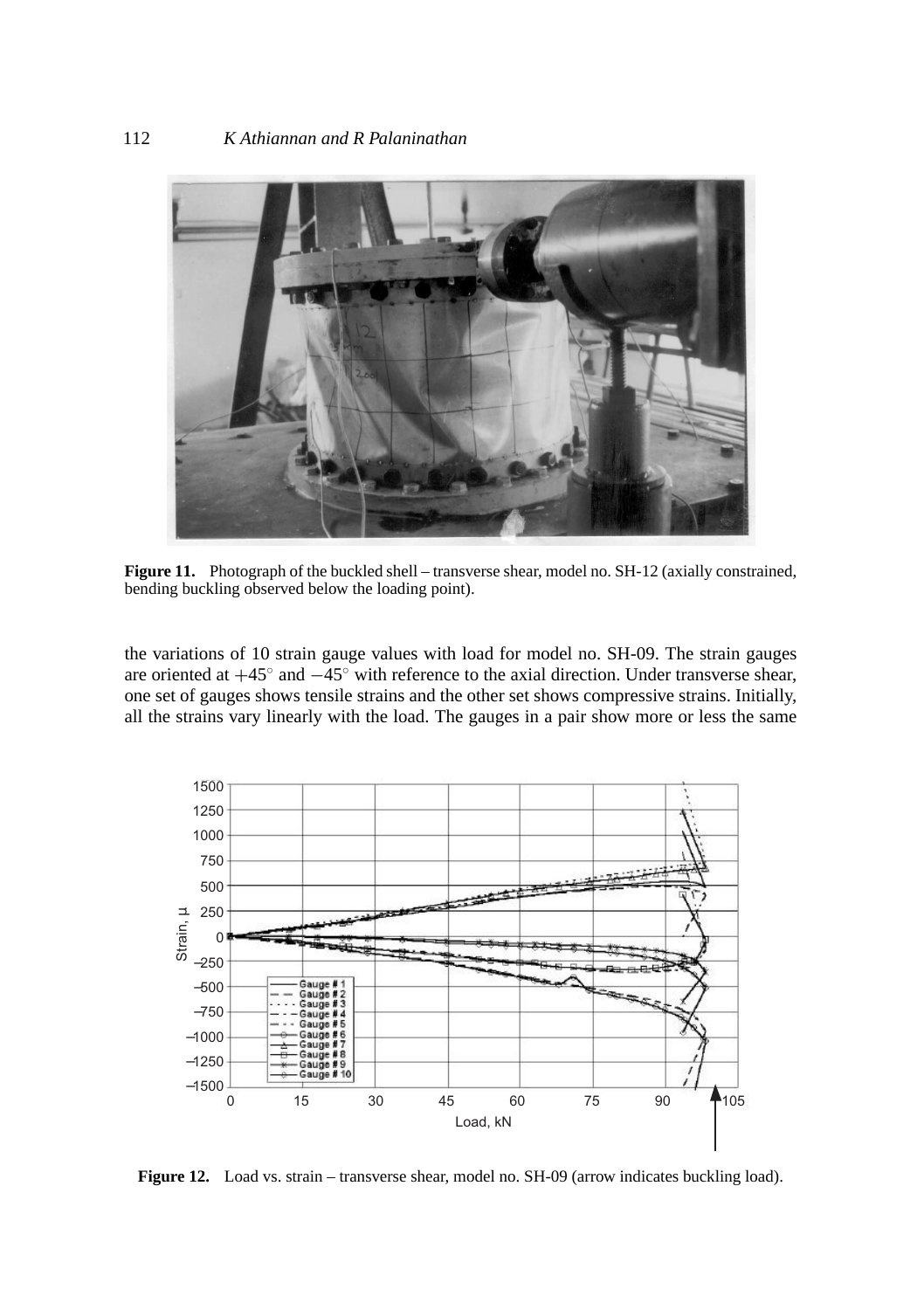values. At failure, the strain gauges show sudden increase with decrease in load. The sudden changes in strains (indicated by the arrow) help to pin point the buckling load graphically.

Buckling behaviour under transverse shear is also modelled by the finite element method using the doubly curved shell element, S8R5 of ABAQUS in two ways: (i) geometry with real imperfection, FES-I and (ii) critical mode imperfect geometry, FES-II. As the shell under transverse shear loading has one plane of symmetry, these are the only two ways by which the buckling can be modelled in FEM. For FES-I, full cylinder is considered and the FE mesh consists of  $120 \times 25$  (circumferential  $\times$  axial) elements, which works out to 9240 nodes. The imperfections at all the nodal points are obtained from the experimentally measured imperfections at 1152 locations using Fourier series. In the second model, FES-II, the mesh consists of 180◦ sector in the circumferential and full height in the axial directions. The imperfection shape is imposed in the form of critical eigen mode renormalised using the measured maximum imperfection of an experimental model and hence the name 'critical mode imperfect geometry'. The mesh size consists of  $60 \times 25$  (circumferential  $\times$  axial) elements. The numerically obtained buckling loads are given in the last two columns of table 5. Also, given in the table are the buckling loads obtained from the linear and nonlinear FE analysis for the perfect geometries. With reference to the table, the following observations are made: (i) the experimental buckling loads are lower than the numerically obtained loads by about 25%, a marginal reduction compared to that of the axial buckling case wherein the reduction is about 70% (table 4). (ii) the differences between the four sets of finite element values (linear, nonlinear, FES-I and FES-II) are marginal, (iii) FE modelling with imperfect geometry always predicts a lower value than perfect geometry, (iv) finite element modelling with axial constraint predicts buckling load higher than that without axial constraint, in spite of the fact that the imperfect geometry, FES-II, is obtained by using  $\delta_{\text{max}}$  as the renormalising factor (excessive imposition of imperfection). Based on the above observation, it is concluded that the transverse shear buckling load is not very sensitive to initial geometric imperfections.

#### **5. Conclusions**

- (1) The initial geometric imperfections of models made by rolling and welding are of the order of about three times the wall thickness for most of the shell models. A few models have higher magnitudes of imperfection.
- (2) The initial geometric imperfections affect the load carrying capacity. In the case of axial buckling, the reduction is considerable, nearly to one third of the classical value. The sensitivity is very high at smaller magnitudes of imperfection, (imperfection < wall thickness). The sensitivity reduces for imperfections greater than the wall thickness. In the case of shear buckling, the reduction in load is marginal, leading to the conclusions that the transverse shear strengths are marginally sensitive to initial geometric imperfection.
- (3) The extent of imperfection (imperfections present over an area) rather than the magnitude of imperfection (the highest value in a model) is important in assessing the buckling load.
- (4) The shells under transverse shear load do not collapse immediately after buckling, unlike in the case of axial buckling. This is a useful structural characteristic in the context of design of cylindrical shell structures for seismic condition.
- (5) In the case shear buckling tests with and without axial constraints, there are considerable differences both in the buckling load and failure locations between the two end conditions. These differences are not revealed by the finite element models.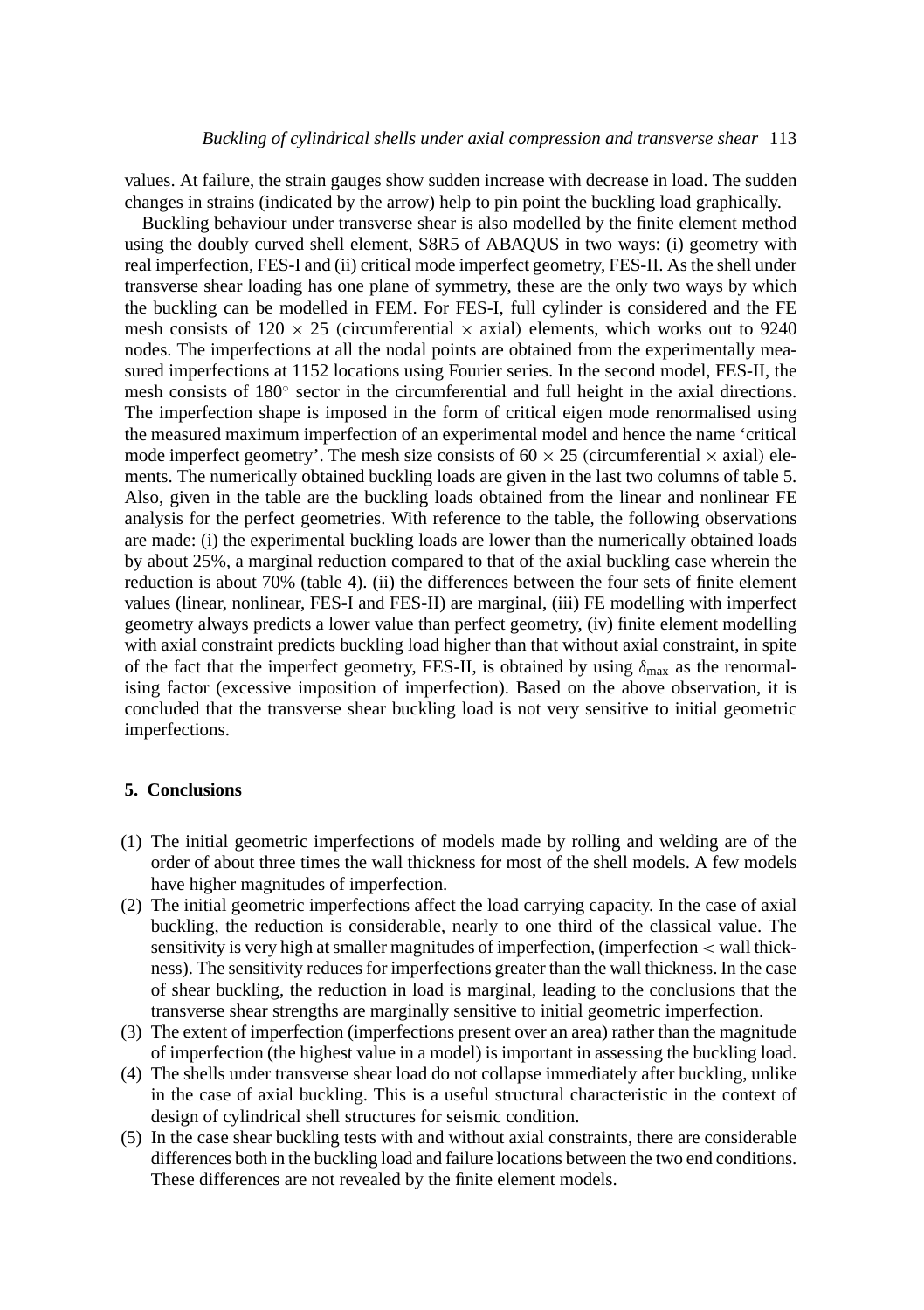The authors gratefully acknowledge the excellent support and encouragement provided by S B Bhoje, S C Chetal, and Dr P Chellapandi, Indira Gandhi Centre for Atomic Research, Kalpakkam. Technical assistance provided by G Thomas and A Sadhasivam, Indian Institute of Technology Madras, Chennai are highly appreciated.

# **List of symbols**

- e eccentricity;
- H effective height of the shell;
- $L$  total height of the shell assembly;
- R radius;
- $t$  wall thickness:
- $\delta$  imperfection;
- $\delta_{\text{max}}$ . maximum imperfection.

## **References**

- ABAQUS FE: User's manual, version 5·5, Commercial Software Package Habitt, Karlsson & Sorensen Inc., 1080, Main street, Pawtucket, Rhode Island, 02860–4867, USA
- Athiannan K 2002 *Buckling of imperfect cylindrical shells*. Ph D thesis, Indian Institute of Technology – Madras, Chennai
- Babcock C D, Sechler E E 1962 The effect of initial imperfections on the buckling stress of cylindrical shells. Report NASA TN D-1510, pp 135–142
- Bushnell D 1981 Buckling of shells Pitfall for designers. *AIAA J.* 19: 1183–1226
- Dowling P J, Harding J E, Agelidis N, Fahy W 1982 Buckling of orthogonally stiffened cylindrical shells used in offshore engineering. In *Buckling of shells* (ed.) E Ramm *Proc. A State-of-the-Art Colloquim* (Berlin, Heidelberg, New York: Springer-Verlag)
- Galletly G D, Blachut J 1985 Plastic buckling of short vertical cylindrical shells subjected to horizontal edge shear loads. *Trans. ASME, J. Pressure Vessel Technol.* 107: 101–106
- Gerard G 1956 Compressive and torsional buckling of thin-wall cylinders in the yield region. National Advisory Committee for Aeronautics (NACA), Tech Note 3726
- Kawamoto Y, Kodama T, Matsuura S 1993 The effect of thermal loads on buckling strength of cylindrical shells. *Trans. 12th Int. Conf. on Structural Mechanics in Reactor Technology* (New York: Elsevier Science) vol. E, pp 269–274
- Kokubu K, Shigeta M, Madokoro M, Sakurai A, Nakamura H 1987 Buckling behaviour of short cylindrical shells under dynamic loads. *Trans. 9th Int. Conference on Structural Mechanics in Reactor Technology* (New York: Elsevier Science) vol. E, 167–172
- Lee L H N 1962 Inelastic buckling of initially imperfect cylindrical shells subject to axial compression. *J. Aerosp. Sci.* 29: 87–95
- Lundquist E E 1933 Strength tests of thin-walled duralumin cylinders in compression. NACA Report No. 473
- Lundquist E E 1935 Strength tests of thin-walled duralumin cylinders in combined transverse shear and bending. NACA Report No. 523
- Matsuura S, Nakamura H, Kokubu S, Ogiso S, Ohtsubo H 1995 Shear-bending buckling analyses of fast breeder reactor main vessels. *Nuclear Eng. Design* 153: 305–317
- Miller C D, Grove R B 1986 Pressure testing of large-scale torispherical heads subjected to knuckle buckling. *Int. J. Pressure Vessel Piping* 22: 174–159
- Murakami T, Yoguchi H, Hirayama H, Nakamura H, Matsuura S 1993 The effect of geometrical imperfection on shear buckling strength of cylindrical shells in bending. *Trans. 12th Int. Conf. on Structural Mechanics in Reactor Technology* (New York: Elsevier Science) vol. E, pp 257–268